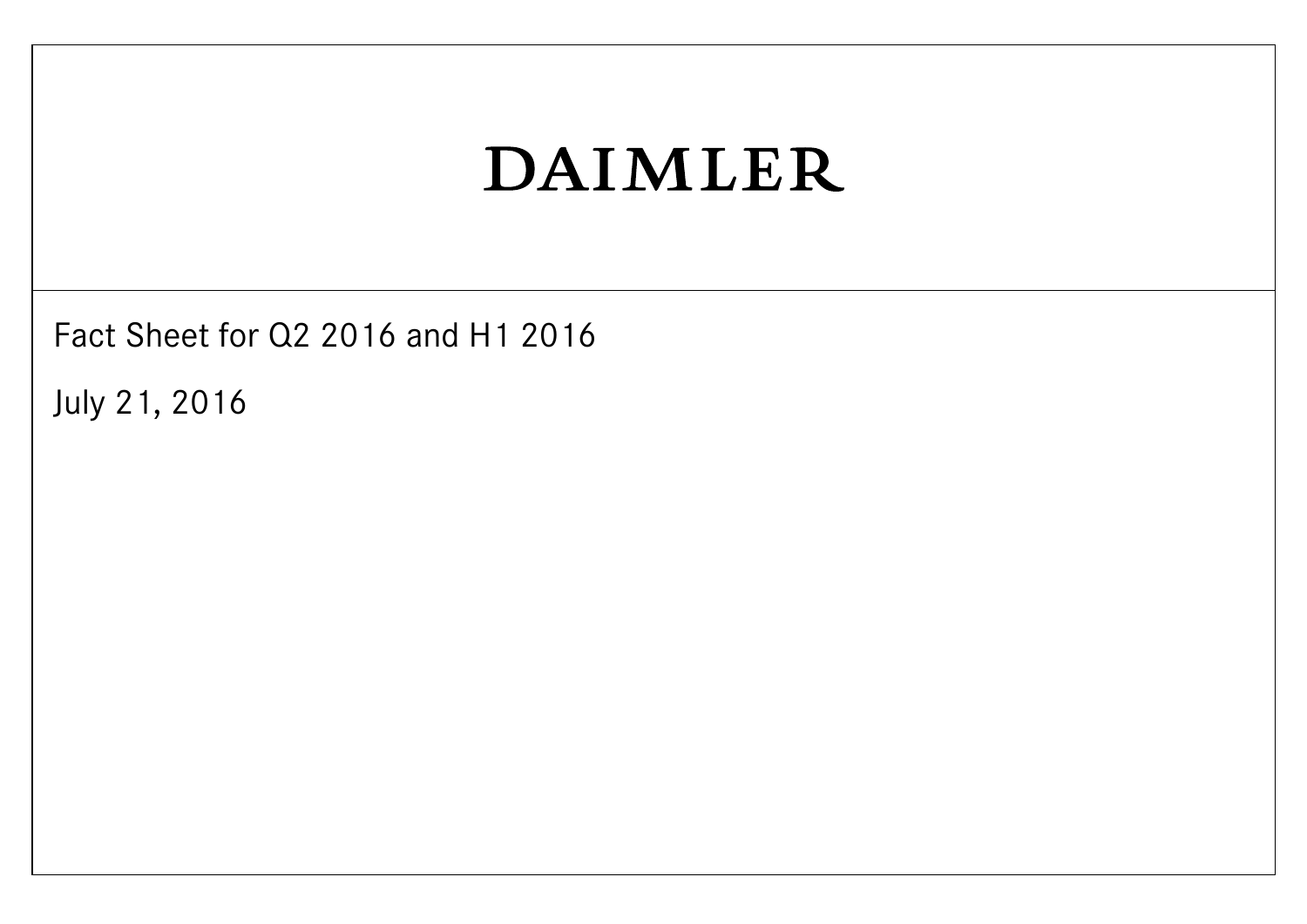### **Contents**

#### **Daimler Group**

|  | • Stock Market Information |  |  |
|--|----------------------------|--|--|
|--|----------------------------|--|--|

• Earnings and Financial Situation 4 - 13

#### **Information for Divisions**

| • Mercedes-Benz Cars         | $14 - 17$ |    |
|------------------------------|-----------|----|
| • Daimler Trucks             | $18 - 22$ |    |
| • Mercedes-Benz Vans         | $23 - 25$ |    |
| • Daimler Buses              | $26 - 27$ |    |
| • Daimler Financial Services |           | 78 |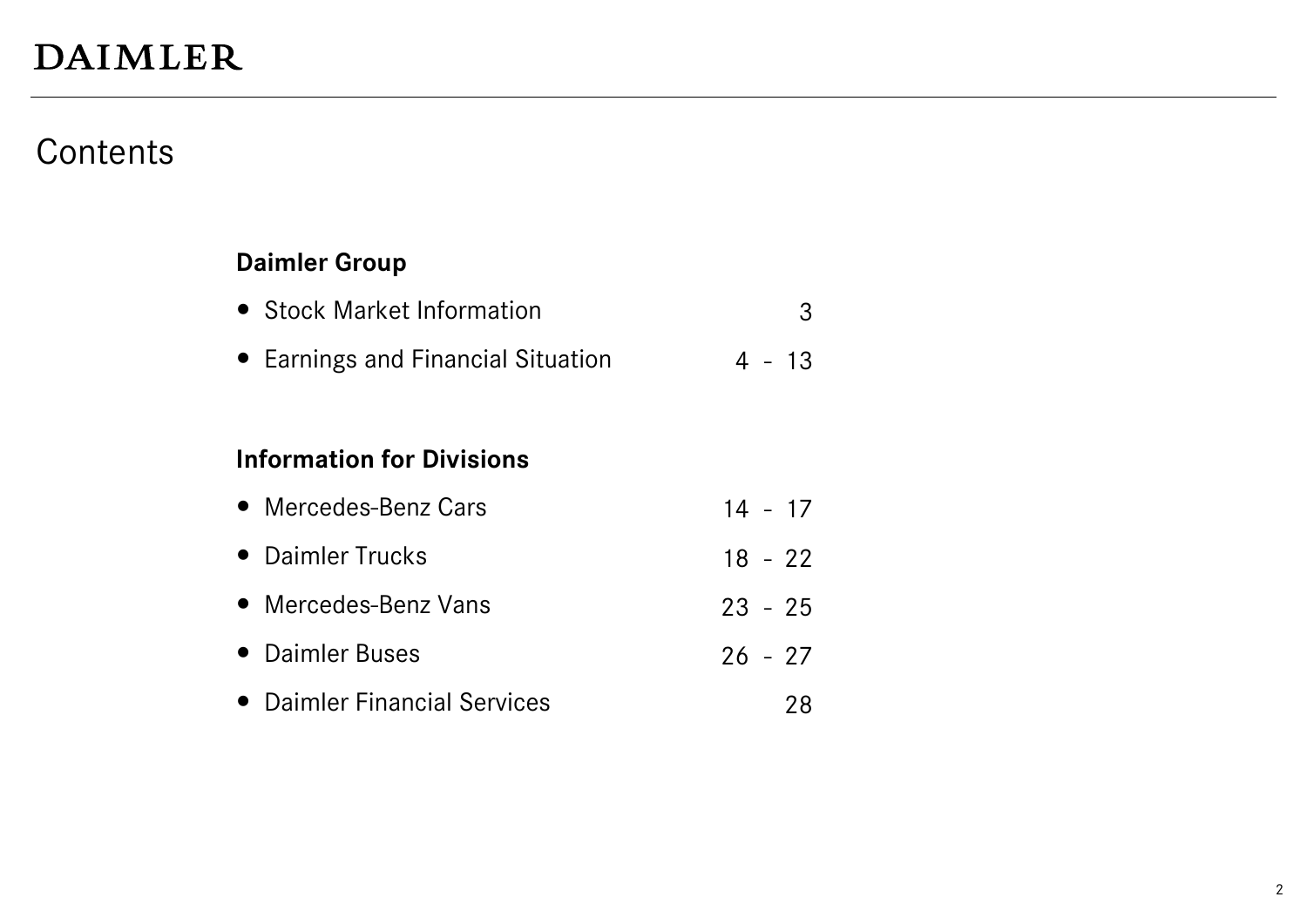### Stock Market Information

|                                                                               |         | 3rd Quarter |         | 4th Quarter |         | 1st Quarter |         | 2nd Quarter |        |         | January - June |        |
|-------------------------------------------------------------------------------|---------|-------------|---------|-------------|---------|-------------|---------|-------------|--------|---------|----------------|--------|
|                                                                               | 2015    | 2014        | 2015    | 2014        | 2016    | 2015        | 2016    | 2015        | Change | 2016    | 2015           | Change |
| Earnings per share (in EUR)                                                   |         |             |         |             |         |             |         |             |        |         |                |        |
| basic                                                                         | 2.23    | 2.56        | 1.69    | 1.02        | 1.26    | 1.83        | 2.27    | 2.12        | $+7%$  | 3.54    | 3.96           | $-11%$ |
| diluted                                                                       | 2.23    | 2.56        | 1.69    | 1.02        | 1.26    | 1.83        | 2.27    | 2.12        | $+7%$  | 3.54    | 3.96           | $-11%$ |
| Average number of                                                             |         |             |         |             |         |             |         |             |        |         |                |        |
| shares outstanding (in millions)                                              |         |             |         |             |         |             |         |             |        |         |                |        |
| (adjusted for treasury stocks)                                                |         |             |         |             |         |             |         |             |        |         |                |        |
| basic                                                                         | 1,069.8 | 1,069.8     | 1,069.8 | 1,069.8     | 1,069.8 | 1,069.8     | 1,069.8 | 1,069.8     | 0%     | 1,069.8 | 1,069.8        | 0%     |
| diluted                                                                       | 1,069.8 | 1,069.8     | 1,069.8 | 1,069.8     | 1,069.8 | 1,069.8     | 1,069.8 | 1,069.8     | 0%     | 1,069.8 | 1,069.8        | 0%     |
| Number of shares outstanding<br>(at period end, in millions)                  | 1,069.8 | 1,069.8     | 1,069.8 | 1,069.8     | 1,069.8 | 1,069.8     | 1,069.8 | 1,069.8     | 0%     |         |                |        |
| <b>Share price Frankfurt</b><br>(at period end, in EUR)                       | 64.85   | 60.73       | 77.58   | 68.97       | 67.37   | 89.73       | 53.52   | 81.64       | $-34%$ |         |                |        |
| <b>Market capitalization Frankfurt</b><br>(at period end, in billions of EUR) | 69.38   | 64.97       | 83.00   | 73.79       | 72.07   | 96.00       | 57.26   | 87.34       | $-34%$ |         |                |        |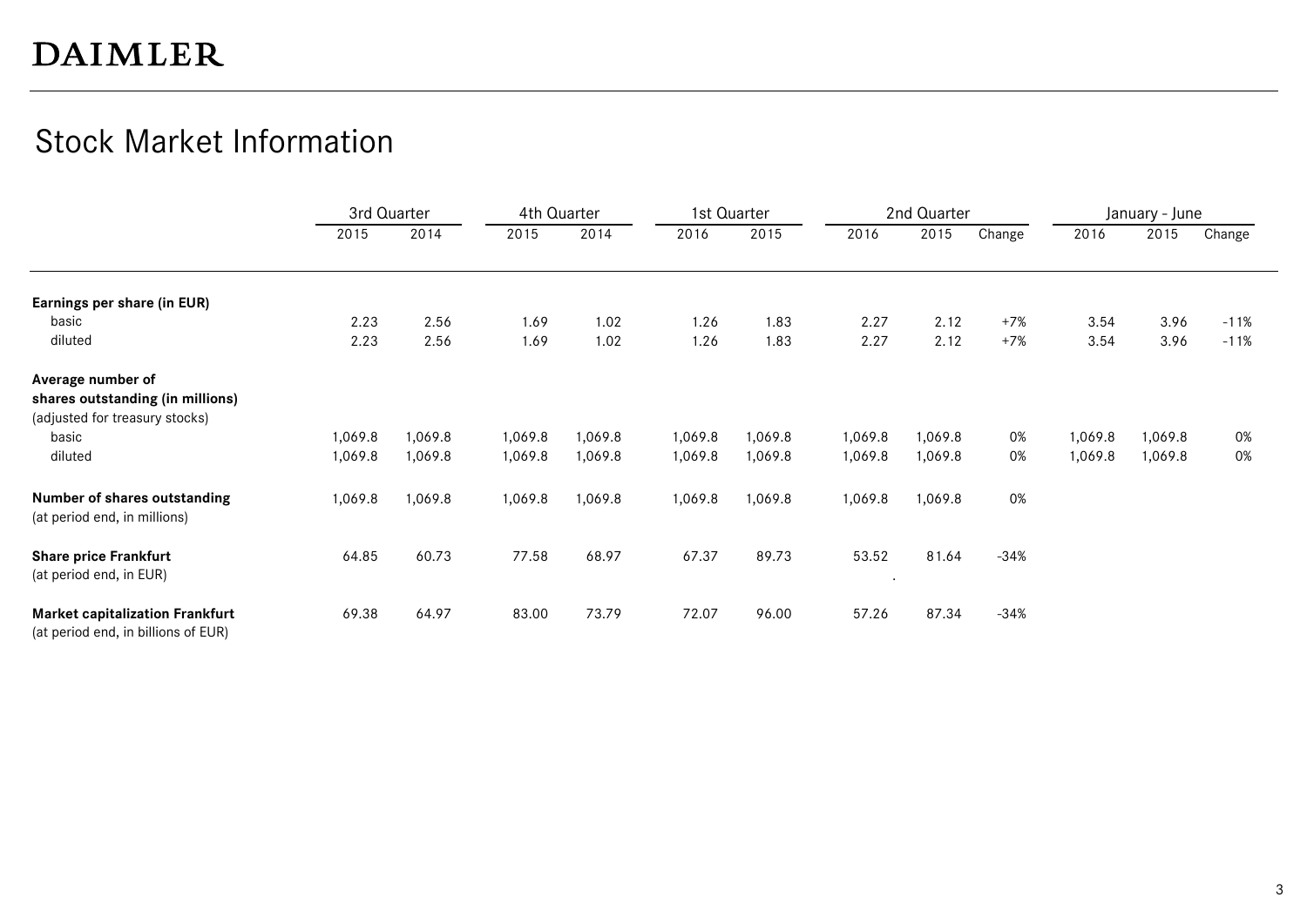### Key Figures and Ratios

|                                                                                                                                        |         | 3rd Quarter |         | 4th Quarter |         | 1st Quarter |         | 2nd Quarter |        |           | January - June |        |
|----------------------------------------------------------------------------------------------------------------------------------------|---------|-------------|---------|-------------|---------|-------------|---------|-------------|--------|-----------|----------------|--------|
| (in millions of EUR)                                                                                                                   | 2015    | 2014        | 2015    | 2014        | 2016    | 2015        | 2016    | 2015        | Change | 2016      | 2015           | Change |
| Unit Sales (in units)                                                                                                                  | 720,016 | 637,423     | 776,625 | 713,906     | 683,885 | 641,614     | 761,340 | 714,759     | $+7%$  | 1,445,225 | 1,356,373      | $+7%$  |
| Revenue                                                                                                                                | 37,276  | 33,122      | 40,428  | 35,749      | 35,047  | 34,236      | 38,616  | 37,527      | $+3%$  | 73,663    | 71,763         | $+3%$  |
| <b>EBIT</b>                                                                                                                            | 3,661   | 3,732       | 2,901   | 2,138       | 2,148   | 2,906       | 3,258   | 3,718       | $-12%$ | 5,406     | 6,624          | $-18%$ |
| Net profit (loss), Group                                                                                                               | 2,415   | 2,821       | 1,874   | 1,187       | 1,400   | 2,050       | 2,452   | 2,372       | $+3%$  | 3,852     | 4,422          | $-13%$ |
| Profit (loss) attributable to<br>shareholders of Daimler AG                                                                            | 2,385   | 2,735       | 1,807   | 1,096       | 1,353   | 1.963       | 2,429   | 2,269       | $+7%$  | 3,782     | 4,232          | $-11%$ |
| Depreciation and amortization<br>(including amortization on capitalized development<br>costs, excluding depreciation on leased assets) | 1,323   | 1,227       | 1,408   | 1,326       | 1,335   | 1,367       | 1,344   | 1,286       | $+5%$  | 2,679     | 2,653          | $+1%$  |
| <b>R&amp;D</b> expenditure total                                                                                                       | 1,596   | 1,414       | 1,821   | 1,599       | 1,724   | 1,526       | 1,831   | 1,621       | $+13%$ | 3,555     | 3,147          | $+13%$ |
| Expensed R&D costs                                                                                                                     | 1,132   | 1,129       | 1,313   | 1,254       | 1,238   | 1,126       | 1,263   | 1,189       | $+6%$  | 2,501     | 2,315          | $+8%$  |
| Capitalized development costs                                                                                                          | 464     | 285         | 508     | 345         | 486     | 400         | 568     | 432         | $+31%$ | 1,054     | 832            | $+27%$ |
| Amortization on capitalized<br>development costs                                                                                       | 310     | 293         | 324     | 302         | 314     | 300         | 318     | 311         | $+2%$  | 632       | 611            | $+3%$  |
| Capital expenditure total                                                                                                              | 1,820   | 1,565       | 3,313   | 2,076       | 1,784   | 1,599       | 2,235   | 1,827       | $+22%$ | 4,019     | 3,426          | $+17%$ |
| Investment in pp&e                                                                                                                     | 1,139   | 1,169       | 1,864   | 1,587       | 1,123   | 1,027       | 1,332   | 1,045       | $+27%$ | 2,455     | 2,072          | $+18%$ |
| Capitalized development costs                                                                                                          | 464     | 285         | 508     | 345         | 486     | 400         | 568     | 432         | $+31%$ | 1,054     | 832            | $+27%$ |
| Financial investments and<br>other intangible assets                                                                                   | 217     | 111         | 941     | 144         | 175     | 172         | 335     | 350         | $-4%$  | 510       | 522            | $-2%$  |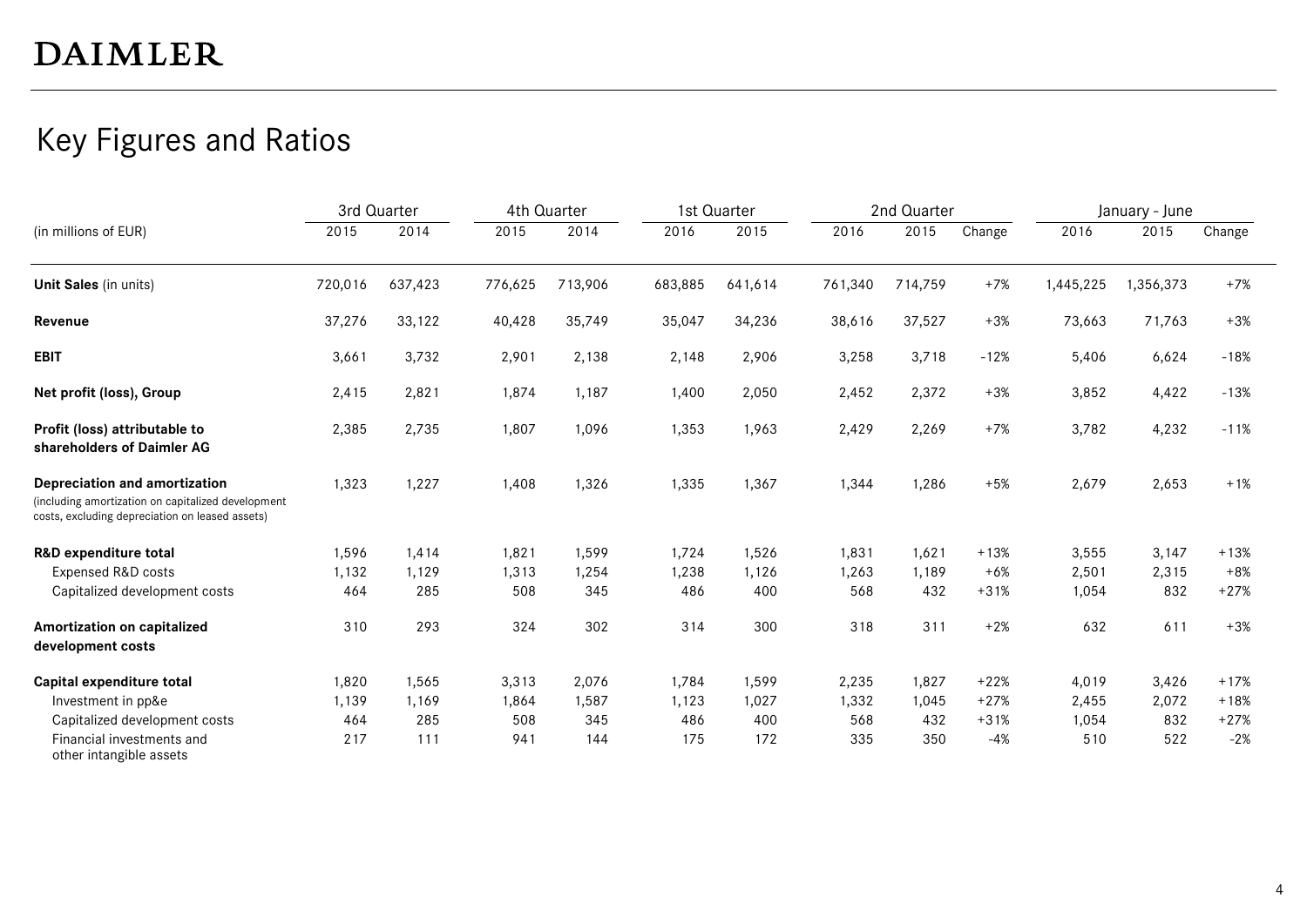### Free Cash Flow and Net Liquidity of the Industrial Business

|                                                        | 3rd Quarter       |                 | 4th Quarter      |                      | 1st Quarter   |                 | 2nd Quarter          |                      |        | January - June       |                      |                    |
|--------------------------------------------------------|-------------------|-----------------|------------------|----------------------|---------------|-----------------|----------------------|----------------------|--------|----------------------|----------------------|--------------------|
| (in millions of EUR)                                   | 2015              | 2014            | 2015             | 2014                 | 2016          | 2015            | 2016                 | 2015                 | Change | 2016                 | 2015                 | Change             |
| <b>Net liquidity</b><br>at the beginning of the period | 18,435            | 12,696          | 19,527           | 17,875               | 18,580        | 16,953          | 18,465               | 20,522               | $-10%$ | 18,580               | 16,953               | $+10%$             |
| Free cash flow<br>thereof: working capital*            | 1,463<br>$-1,224$ | 5,375<br>$-325$ | $-868$<br>$-162$ | $-1,343$<br>$-1,268$ | 264<br>$-223$ | 2,292<br>$-434$ | 1,856<br>247         | 1,073<br>$-859$      | $+73%$ | 2,120<br>24          | 3,365<br>$-1,293$    | $-37%$             |
| Other<br>thereof: dividends Daimler AG                 | $-37$<br>0        | $-196$<br>0     | $-79$<br>0       | 421<br>$\mathbf 0$   | $-379$<br>0   | 1,277<br>0      | $-2,873$<br>$-3,477$ | $-3,160$<br>$-2,621$ |        | $-3,252$<br>$-3,477$ | $-1,883$<br>$-2,621$ | $\cdot$<br>$\cdot$ |
| <b>Net liquidity</b><br>at the end of the period       | 19,527            | 17.875          | 18,580           | 16,953               | 18,465        | 20,522          | 17,448               | 18,435               | $-5%$  | 17,448               | 18,435               | $-5%$              |

\* Inventories, trade receivables and trade payables.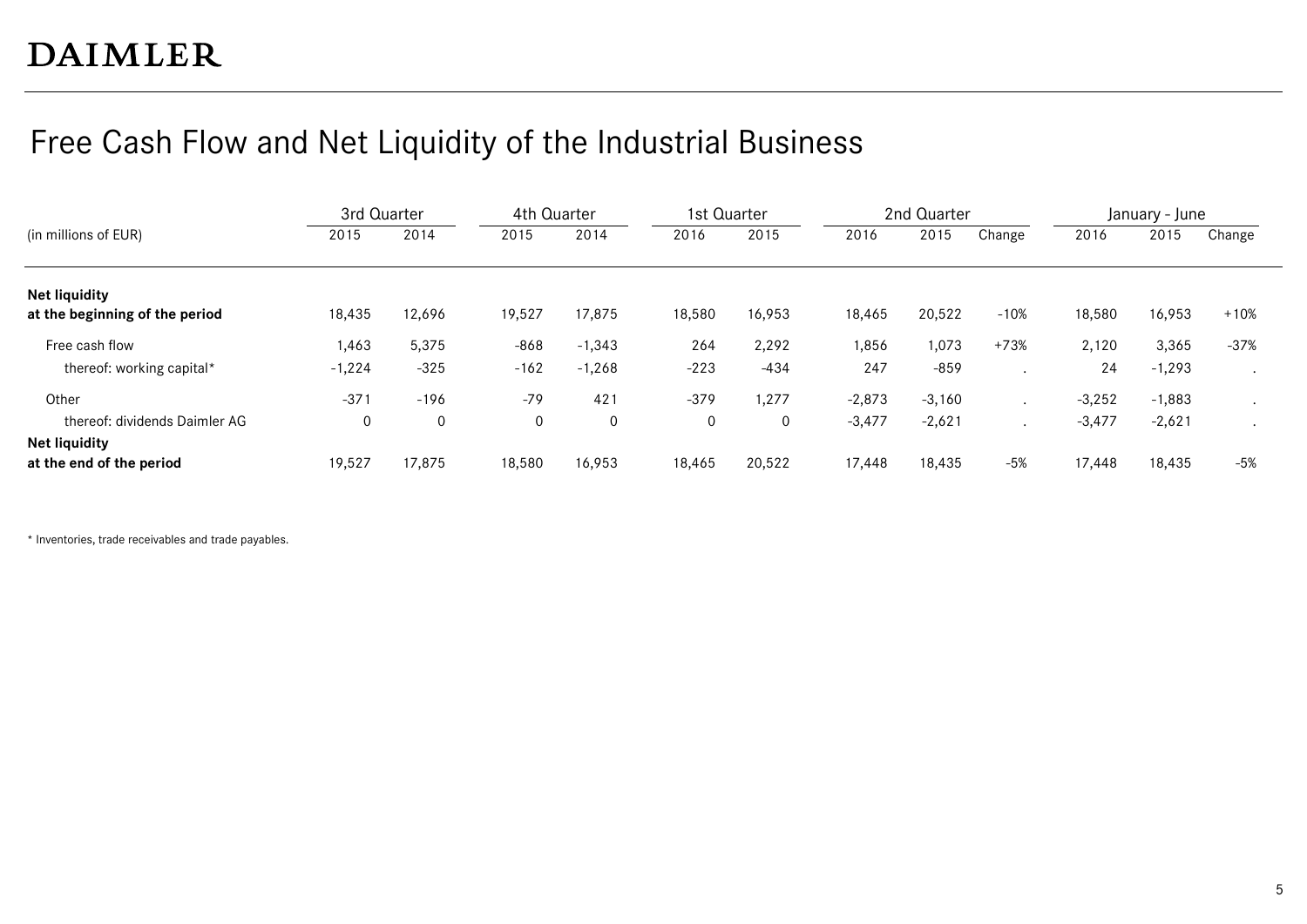### Liquidity

|                                         | 3rd Quarter |           | 4th Quarter |            | 1st Quarter |           |            | 2nd Quarter |         |            | End of     |        |
|-----------------------------------------|-------------|-----------|-------------|------------|-------------|-----------|------------|-------------|---------|------------|------------|--------|
| (in millions of EUR)                    | 2015        | 2014      | 2015        | 2014       | 2016        | 2015      | 2016       | 2015        | Change  | Q2 2016    | 2015       | Change |
|                                         |             |           |             |            |             |           |            |             |         |            |            |        |
| <b>Group liquidity</b>                  |             |           |             |            |             |           |            |             |         |            |            |        |
| Cash and cash equivalents               | 12,057      | 12,610    | 9,936       | 9,667      | 12,723      | 12,219    | 13,988     | 9,843       | $+42%$  | 13,988     | 9,936      | $+41%$ |
| Marketable securities and term deposits | 6,391       | 6,840     | 8,273       | 6,634      | 10,342      | 6,751     | 8,952      | 6,269       | $+43%$  | 8,952      | 8,273      | $+8%$  |
| <b>Gross liquidity</b>                  | 18,448      | 19,450    | 18,209      | 16,301     | 23,065      | 18,970    | 22,940     | 16,112      | $+42%$  | 22,940     | 18,209     | $+26%$ |
| Financing liabilities (nominal)         | $-95,055$   | $-83,401$ | $-100,559$  | $-86, 419$ | $-104,060$  | $-93,412$ | $-109,489$ | $-94,223$   | $\cdot$ | $-109,489$ | $-100,559$ |        |
| Net debt                                | $-76,607$   | $-63,951$ | $-82,350$   | $-70,118$  | $-80,995$   | $-74,442$ | $-86,549$  | $-78,111$   | $\cdot$ | $-86,549$  | $-82,350$  |        |
| Liquidity of the industrial business    |             |           |             |            |             |           |            |             |         |            |            |        |
| Cash and cash equivalents               | 10,742      | 11,659    | 8,369       | 8,341      | 11,156      | 11,095    | 12,665     | 8,822       | $+44%$  | 12,665     | 8,369      | $+51%$ |
| Marketable securities and term deposits | 5,131       | 5,357     | 6,999       | 5,156      | 9,078       | 5,316     | 7,701      | 5,015       | $+54%$  | 7,701      | 6,999      | $+10%$ |
| <b>Gross liquidity</b>                  | 15,873      | 17,016    | 15,368      | 13,497     | 20,234      | 16,411    | 20,366     | 13,837      | $+47%$  | 20,366     | 15,368     | $+33%$ |
| Financing liabilities (nominal)         | 3,654       | 859       | 3,212       | 3,456      | $-1,769$    | 4,111     | $-2,918$   | 4,598       |         | $-2,918$   | 3,212      |        |
| <b>Net liquidity</b>                    | 19,527      | 17,875    | 18,580      | 16,953     | 18,465      | 20,522    | 17,448     | 18,435      | $-5%$   | 17,448     | 18,580     | $-6%$  |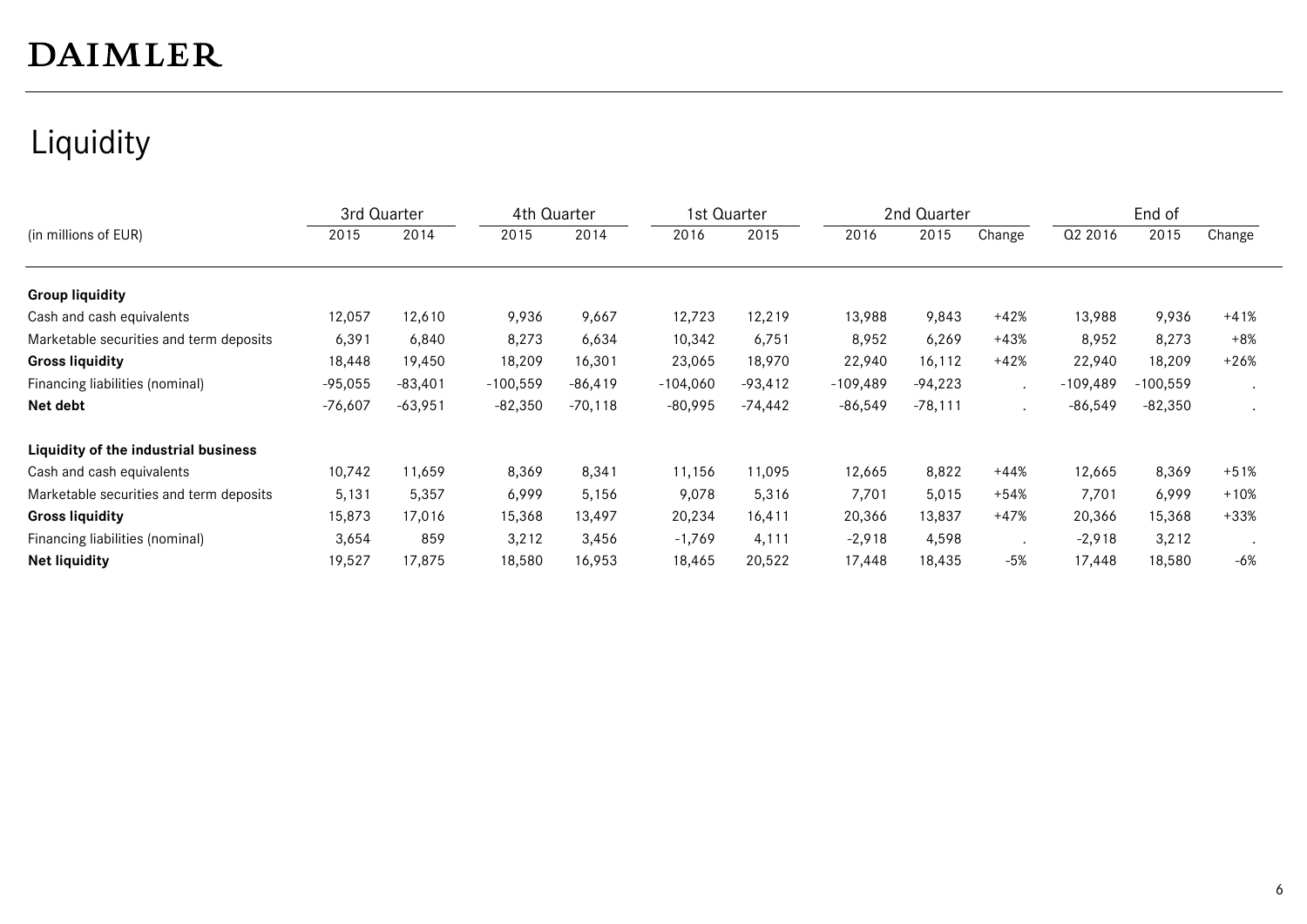### Pension and Health-Care Benefits

|                             | 3rd Quarter |         | 4th Quarter |         | 1st Quarter |         |         | 2nd Quarter |         |         | End of  |         |
|-----------------------------|-------------|---------|-------------|---------|-------------|---------|---------|-------------|---------|---------|---------|---------|
| (in billions of EUR)        | 2015        | 2014    | 2015        | 2014    | 2016        | 2015    | 2016    | 2015        | Change  | Q2 2016 | 2015    | Change  |
|                             |             |         |             |         |             |         |         |             |         |         |         |         |
| <b>Pension benefits</b>     |             |         |             |         |             |         |         |             |         |         |         |         |
| Benefit obligations         | $-28.9$     | $-27.5$ | $-27.6$     | $-30.1$ | $-30.2$     | $-33.0$ | $-32.3$ | $-28.2$     |         | $-32.3$ | $-27.6$ | $\cdot$ |
| Plan assets                 | 18.1        | 15.4    | 20.2        | 18.6    | 20.0        | 19.5    | 22.1    | 18.9        | $+17%$  | 22.1    | 20.2    | +9%     |
| Funded status               | $-10.8$     | $-12.1$ | $-7.4$      | $-11.5$ | $-10.2$     | $-13.5$ | $-10.2$ | $-9.3$      |         | $-10.2$ | $-7.4$  |         |
| <b>Health-care benefits</b> |             |         |             |         |             |         |         |             |         |         |         |         |
| Benefit obligations         | $-1.1$      | $-1.1$  | $-1.1$      | $-1.2$  | $-1.1$      | $-1.2$  | $-1.1$  | $-1.2$      |         | $-1.1$  | $-1.1$  |         |
| Plan assets                 | 0.0         | 0.0     | 0.0         | 0.0     | 0.0         | 0.0     | 0.0     | 0.0         |         | 0.0     | 0.0     | $\cdot$ |
| Reimbursement Medicare Act  | 0.1         | 0.1     | 0.0         | 0.1     | 0.0         | 0.1     | 0.0     | 0.1         | $-100%$ | 0.0     | 0.0     |         |
| Funded status               | $-1.0$      | $-1.0$  | $-1.1$      | $-1.1$  | $-1.1$      | $-1.1$  | $-1.1$  | $-1.1$      |         | $-1.1$  | $-1.1$  |         |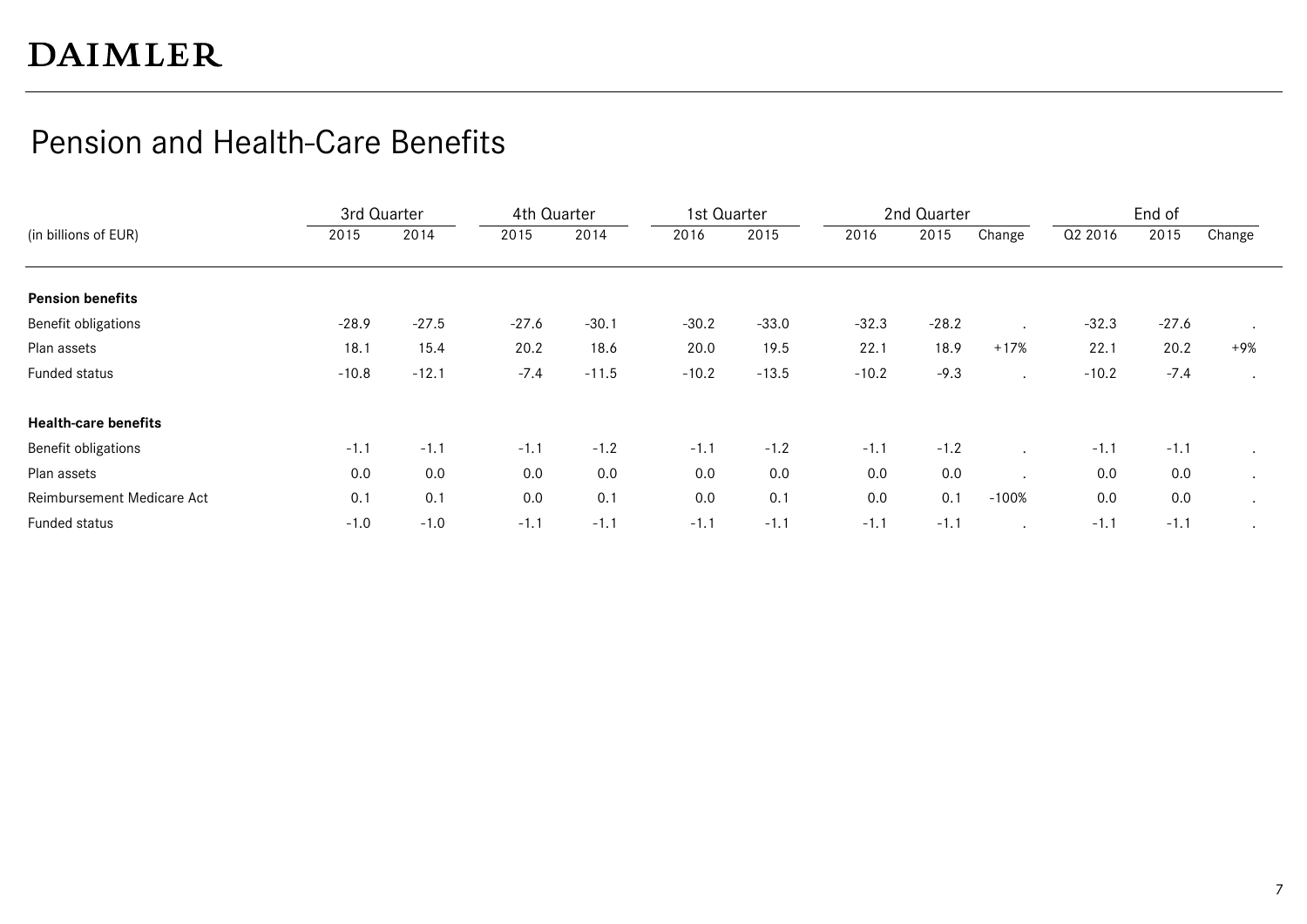### Unit Sales

|                           |         | 3rd Quarter |         | 4th Quarter |         | 1st Quarter |         | 2nd Quarter |        |           | January - June |        |  |  |
|---------------------------|---------|-------------|---------|-------------|---------|-------------|---------|-------------|--------|-----------|----------------|--------|--|--|
| (in units)                | 2015    | 2014        | 2015    | 2014        | 2016    | 2015        | 2016    | 2015        | Change | 2016      | 2015           | Change |  |  |
| <b>Mercedes-Benz Cars</b> | 508,350 | 431,041     | 532,686 | 483,359     | 496,756 | 459,708     | 546,517 | 500,694     | $+9%$  | 1,043,273 | 960,402        | +9%    |  |  |
| <b>Daimler Trucks</b>     | 128,496 | 125,556     | 136,445 | 135,517     | 105,664 | 112,424     | 108,282 | 125,113     | $-13%$ | 213,946   | 237,537        | -10%   |  |  |
| <b>Mercedes-Benz Vans</b> | 75,732  | 72,207      | 99,869  | 85,259      | 76,647  | 63,805      | 99,583  | 81,611      | $+22%$ | 176,230   | 145,416        | $+21%$ |  |  |
| <b>Daimler Buses</b>      | 7,438   | 8,619       | 7,625   | 9,771       | 4,818   | 5,677       | 6,958   | 7,341       | $-5%$  | 11,776    | 13,018         | -10%   |  |  |
| <b>Daimler Group</b>      | 720.016 | 637,423     | 776,625 | 713,906     | 683,885 | 641,614     | 761.340 | 714.759     | $+7%$  | 1,445,225 | 1,356,373      | +7%    |  |  |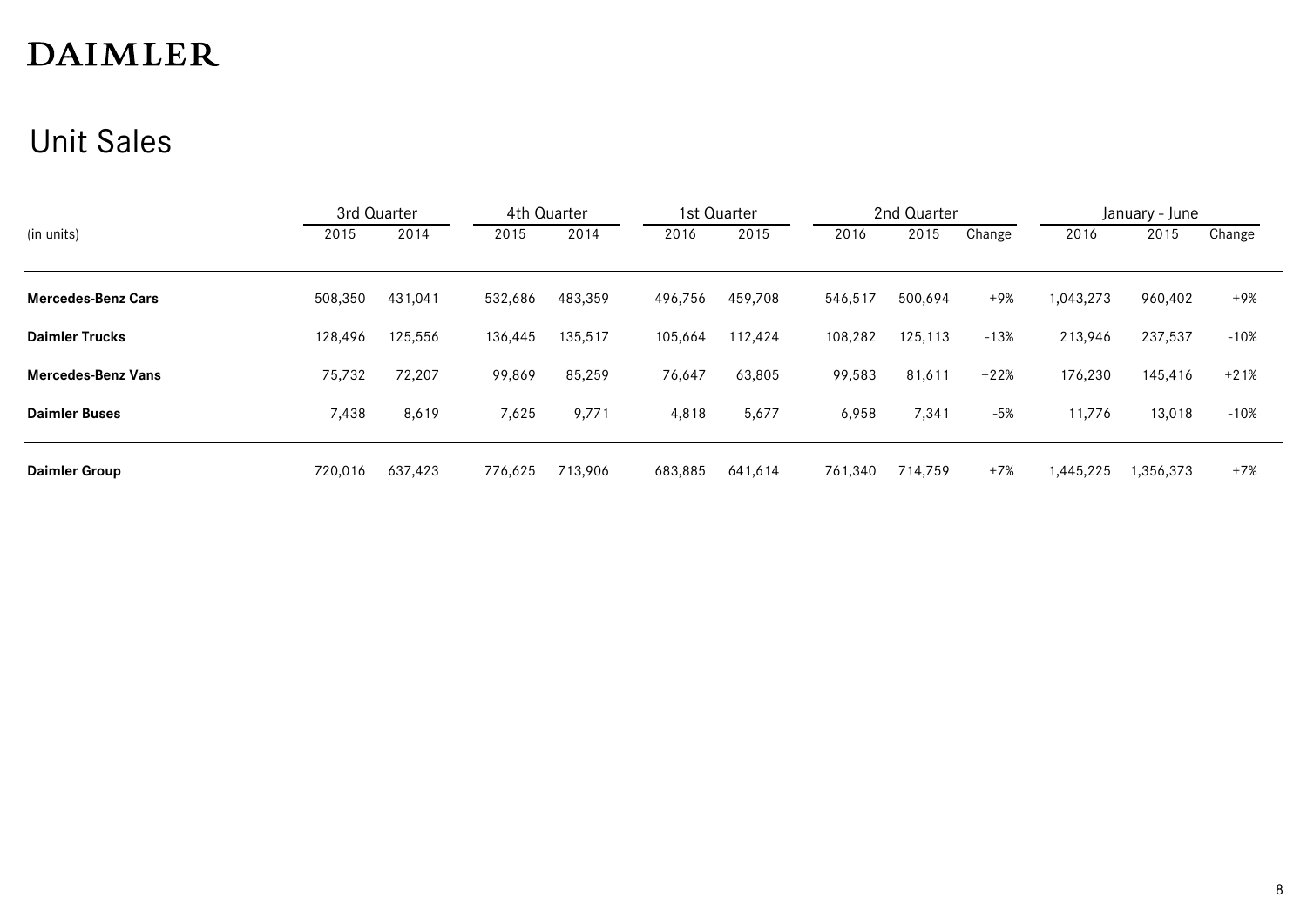### Production Volume

|                           | 3rd Quarter |         |         | 4th Quarter |         | 1st Quarter |         | 2nd Quarter |        |           | January - June |        |  |
|---------------------------|-------------|---------|---------|-------------|---------|-------------|---------|-------------|--------|-----------|----------------|--------|--|
| (in units)                | 2015        | 2014    | 2015    | 2014        | 2016    | 2015        | 2016    | 2015        | Change | 2016      | 2015           | Change |  |
|                           |             |         |         |             |         |             |         |             |        |           |                |        |  |
| <b>Mercedes-Benz Cars</b> | 540,200     | 459,259 | 520,703 | 480,759     | 523,029 | 494,970     | 570,041 | 503,950     | $+13%$ | 1,093,070 | 998,920        | +9%    |  |
| <b>Daimler Trucks</b>     | 129,890     | 124,366 | 127,565 | 123.599     | 111,909 | 122,236     | 110,501 | 126,972     | -13%   | 222,410   | 249,208        | $-11%$ |  |
| Mercedes-Benz Vans        | 77,425      | 73,140  | 89,475  | 70,442      | 89,741  | 74,722      | 103,688 | 86,507      | $+20%$ | 193,429   | 161,229        | $+20%$ |  |
| <b>Daimler Buses</b>      | 7,070       | 8,034   | 6,292   | 6,860       | 5,576   | 7,758       | 6,600   | 7,972       | $-17%$ | 12,176    | 15,730         | $-23%$ |  |
| <b>Daimler Group</b>      | 754,585     | 664,799 | 744,035 | 681,660     | 730,255 | 699,686     | 790.830 | 725.401     | +9%    | 1,521,085 | 1,425,087      | +7%    |  |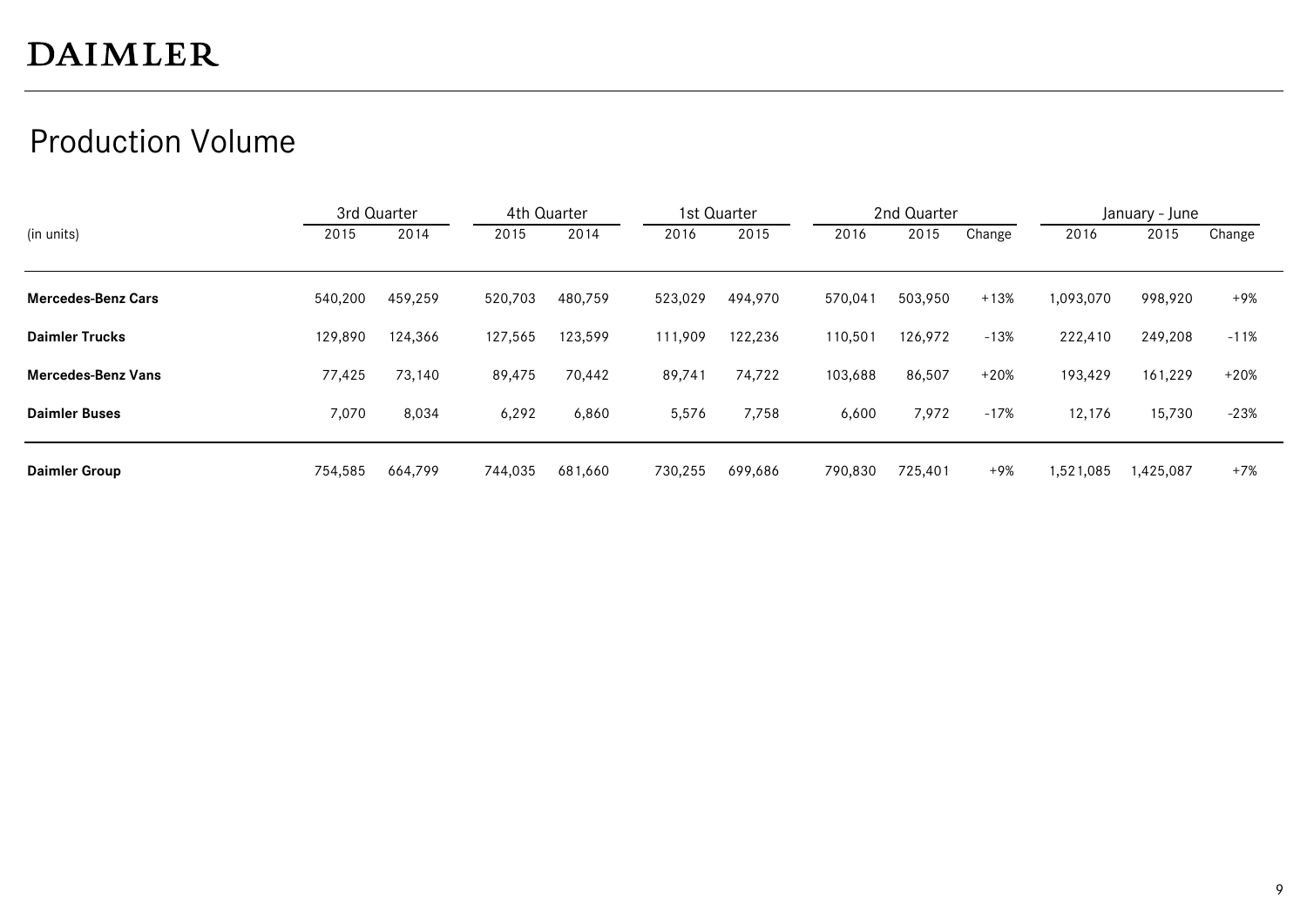### Revenue

|                                   | 3rd Quarter |          | 4th Quarter |          | 1st Quarter |          |          | 2nd Quarter |                      |          | January - June |        |
|-----------------------------------|-------------|----------|-------------|----------|-------------|----------|----------|-------------|----------------------|----------|----------------|--------|
| (in millions of EUR)              | 2015        | 2014     | 2015        | 2014     | 2016        | 2015     | 2016     | 2015        | Change               | 2016     | 2015           | Change |
|                                   |             |          |             |          |             |          |          |             |                      |          |                |        |
| <b>Mercedes-Benz Cars</b>         | 20,707      | 18,677   | 22,457      | 20,132   | 19,980      | 19,509   | 22,122   | 21,136      | $+5%$                | 42,102   | 40,645         | $+4%$  |
| <b>Daimler Trucks</b>             | 9,650       | 8,463    | 10,073      | 8,839    | 8,204       | 8,414    | 8,666    | 9,441       | $-8%$                | 16,870   | 17,855         | $-6%$  |
| <b>Mercedes-Benz Vans</b>         | 2,752       | 2,515    | 3,477       | 2,747    | 2,815       | 2,415    | 3,441    | 2,829       | $+22%$               | 6,256    | 5,244          | $+19%$ |
| <b>Daimler Buses</b>              | 1,018       | 1,034    | 1,181       | 1,277    | 830         | 877      | 1,122    | 1,037       | $+8%$                | 1,952    | 1,914          | $+2%$  |
| <b>Daimler Financial Services</b> | 4,702       | 3,998    | 4,942       | 4,356    | 4,862       | 4,549    | 5,014    | 4,769       | $+5%$                | 9,876    | 9,318          | $+6%$  |
| <b>Reconciliation</b>             | $-1,553$    | $-1,565$ | $-1,702$    | $-1,602$ | $-1,644$    | $-1,528$ | $-1,749$ | $-1,685$    | $\ddot{\phantom{a}}$ | $-3,393$ | $-3,213$       |        |
| <b>Daimler Group</b>              | 37,276      | 33,122   | 40,428      | 35,749   | 35,047      | 34,236   | 38,616   | 37,527      | $+3%$                | 73,663   | 71,763         | $+3%$  |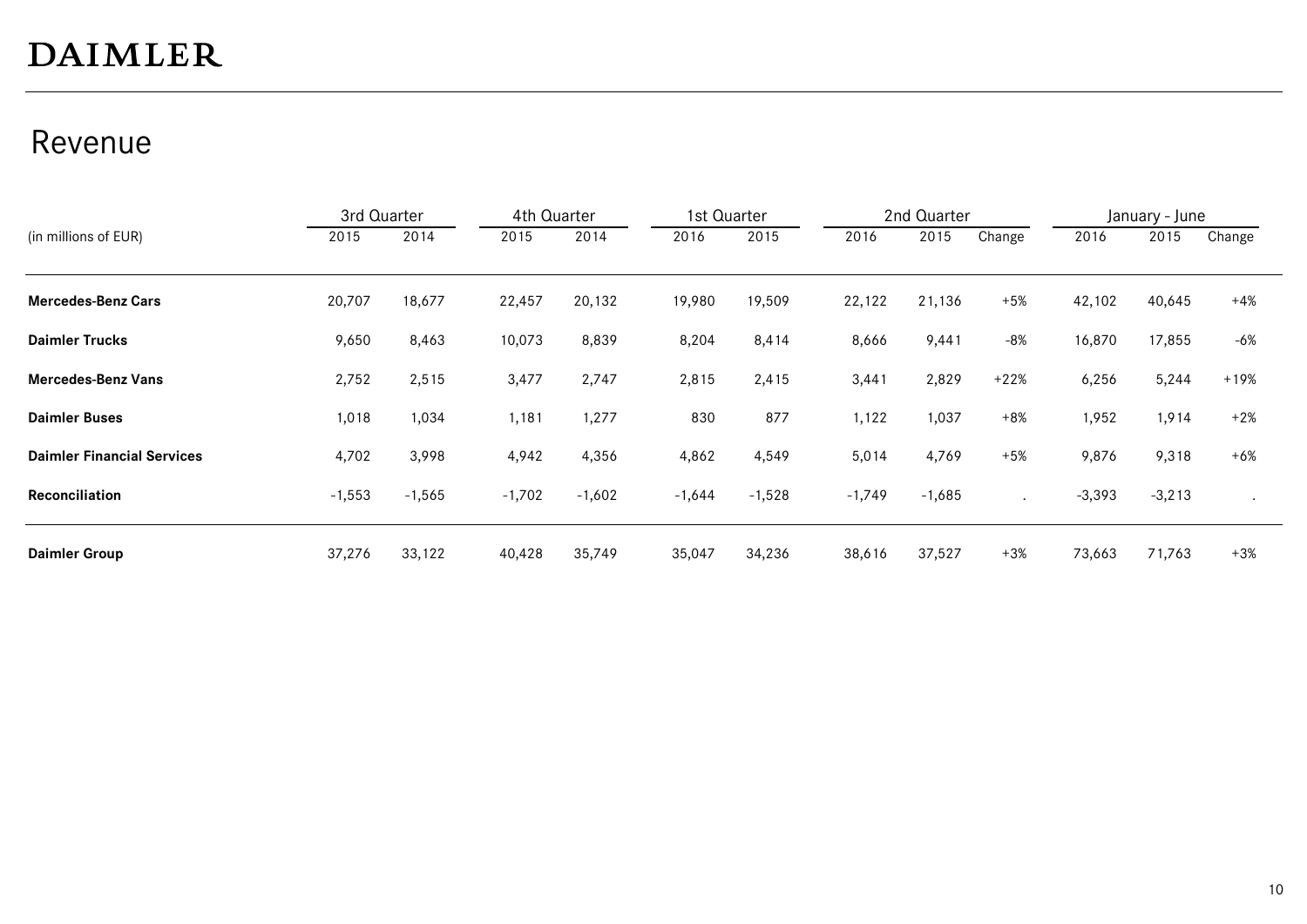### Earnings Before Interest and Taxes (EBIT) and Return on Sales (RoS)

|                                     | 3rd Quarter |       | 4th Quarter |        | 1st Quarter |       |       | 2nd Quarter |         |        | January - June |                      |
|-------------------------------------|-------------|-------|-------------|--------|-------------|-------|-------|-------------|---------|--------|----------------|----------------------|
| (EBIT in millions of EUR, RoS in %) | 2015        | 2014  | 2015        | 2014   | 2016        | 2015  | 2016  | 2015        | Change  | 2016   | 2015           | Change               |
| <b>Mercedes-Benz Cars</b>           |             |       |             |        |             |       |       |             |         |        |                |                      |
| EBIT                                | 2,183       | 1,584 | 1,675       | 1,677  | 1,395       | 1,841 | 1,410 | 2,227       | $-37%$  | 2,805  | 4,068          | $-31%$               |
| RoS                                 | 10.5%       | 8.5%  | 7.5%        | 8.3%   | 7.0%        | 9.4%  | 6.4%  | 10.5%       |         | 6.7%   | 10.0%          | $\bullet$            |
| <b>Daimler Trucks</b>               |             |       |             |        |             |       |       |             |         |        |                |                      |
| EBIT                                | 791         | 588   | 631         | 494    | 516         | 472   | 621   | 682         | $-9%$   | 1,137  | 1,154          | $-1%$                |
| RoS                                 | 8.2%        | 6.9%  | 6.3%        | 5.6%   | 6.3%        | 5.6%  | 7.2%  | 7.2%        |         | 6.7%   | 6.5%           | $\ddot{\phantom{0}}$ |
| <b>Mercedes-Benz Vans</b>           |             |       |             |        |             |       |       |             |         |        |                |                      |
| <b>EBIT</b>                         | 193         | 176   | 238         | 141    | 301         | 215   | 401   | 234         | $+71%$  | 702    | 449            | $+56%$               |
| RoS                                 | 7.0%        | 7.0%  | 6.8%        | 5.1%   | 10.7%       | 8.9%  | 11.7% | 8.3%        |         | 11.2%  | 8.6%           | $\bullet$            |
| <b>Daimler Buses</b>                |             |       |             |        |             |       |       |             |         |        |                |                      |
| EBIT                                | 89          | 64    | 34          | 30     | 39          | 34    | 88    | 57          | $+54%$  | 127    | 91             | $+40%$               |
| RoS                                 | 8.7%        | 6.2%  | 2.9%        | 2.3%   | 4.7%        | 3.9%  | 7.8%  | 5.5%        |         | 6.5%   | 4.8%           | $\bullet$            |
| <b>Daimler Financial Services</b>   |             |       |             |        |             |       |       |             |         |        |                |                      |
| EBIT                                | 378         | 355   | 387         | 299    | 432         | 409   | 479   | 445         | $+8%$   | 911    | 854            | $+7%$                |
| Return on equity (RoE)              | 16.6%       | 19.4% | 16.0%       | 15.8%  | 17.4%       | 20.4% | 19.3% | 20.7%       |         | 18.4%  | 20.5%          | $\bullet$            |
| Reconciliation                      | 27          | 965   | $-64$       | $-503$ | $-535$      | $-65$ | 259   | 73          | $+255%$ | $-276$ | 8              |                      |
| <b>Daimler Group</b>                | 3,661       | 3,732 | 2,901       | 2,138  | 2,148       | 2,906 | 3,258 | 3,718       | $-12%$  | 5,406  | 6,624          | $-18%$               |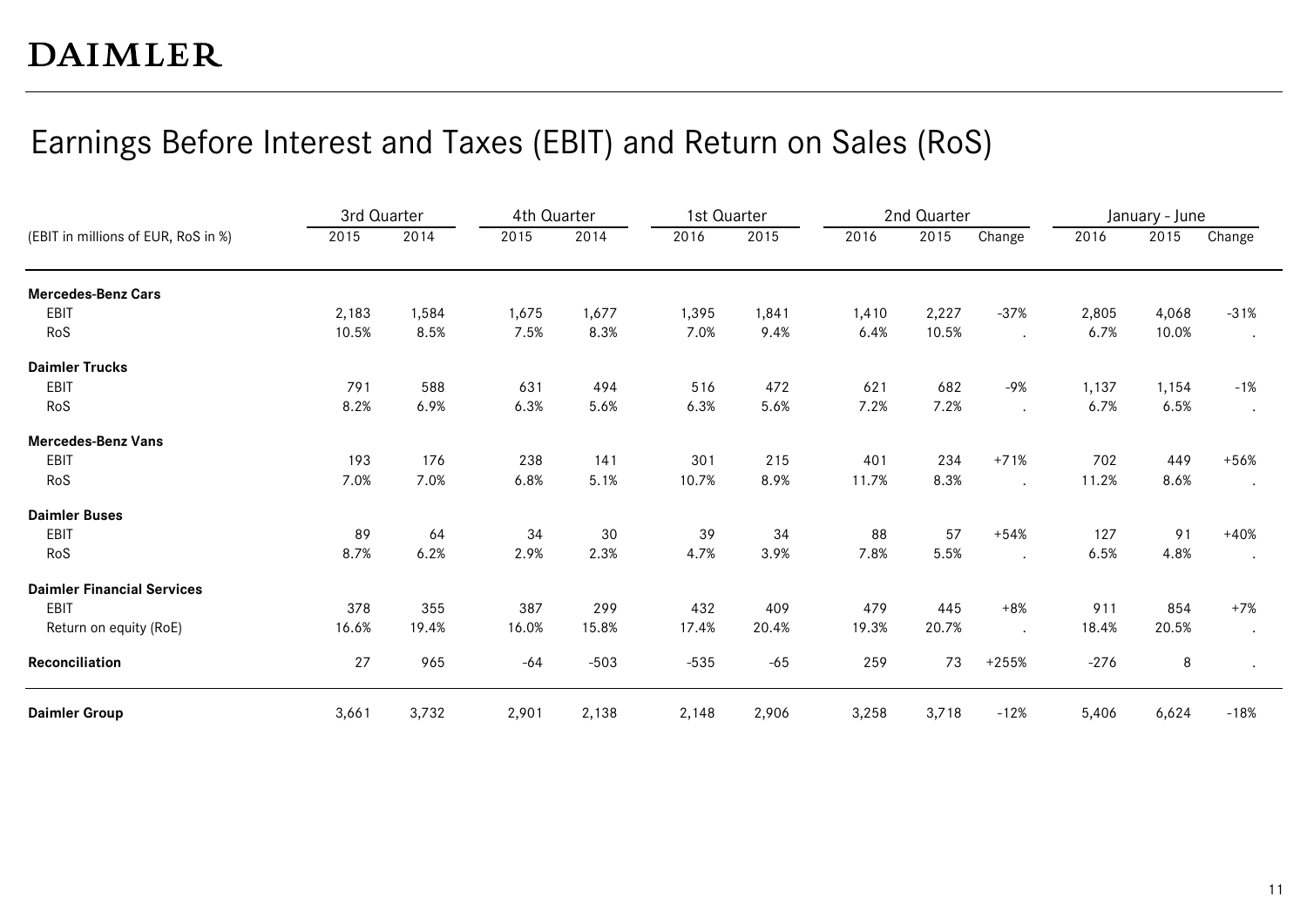### EBIT and RoS adjusted for special items

|                                     | 3rd Quarter |       | 4th Quarter |       | 1st Quarter |       |       | 2nd Quarter |                      |       | January - June |                      |
|-------------------------------------|-------------|-------|-------------|-------|-------------|-------|-------|-------------|----------------------|-------|----------------|----------------------|
| (EBIT in millions of EUR, RoS in %) | 2015        | 2014  | 2015        | 2014  | 2016        | 2015  | 2016  | 2015        | Change               | 2016  | 2015           | Change               |
| <b>Mercedes-Benz Cars</b>           |             |       |             |       |             |       |       |             |                      |       |                |                      |
| EBIT                                | 2,161       | 1,614 | 2,154       | 1,758 | 1,425       | 1,794 | 2,209 | 2,234       | $-1%$                | 3,634 | 4,028          | $-10%$               |
| RoS                                 | 10.4%       | 8.6%  | 9.6%        | 8.7%  | 7.1%        | 9.2%  | 10.0% | 10.6%       |                      | 8.6%  | 9.9%           | $\bullet$            |
| <b>Daimler Trucks</b>               |             |       |             |       |             |       |       |             |                      |       |                |                      |
| EBIT                                | 805         | 618   | 684         | 583   | 517         | 536   | 661   | 717         | $-8%$                | 1,178 | 1,253          | $-6%$                |
| RoS                                 | 8.3%        | 7.3%  | 6.8%        | 6.6%  | 6.3%        | 6.4%  | 7.6%  | 7.6%        |                      | 7.0%  | 7.0%           | $\sim$               |
| <b>Mercedes-Benz Vans</b>           |             |       |             |       |             |       |       |             |                      |       |                |                      |
| EBIT                                | 196         | 176   | 297         | 158   | 336         | 221   | 462   | 238         | $+94%$               | 798   | 459            | $+74%$               |
| RoS                                 | 7.1%        | 7.0%  | 8.5%        | 5.8%  | 11.9%       | 9.2%  | 13.4% | 8.4%        | $\bullet$            | 12.8% | 8.8%           | $\bullet$            |
| <b>Daimler Buses</b>                |             |       |             |       |             |       |       |             |                      |       |                |                      |
| EBIT                                | 90          | 64    | 20          | 35    | 39          | 35    | 89    | 57          | $+56%$               | 128   | 92             | $+39%$               |
| RoS                                 | 8.8%        | 6.2%  | 1.7%        | 2.7%  | 4.7%        | 4.0%  | 7.9%  | 5.5%        |                      | 6.6%  | 4.8%           | $\bullet$            |
| <b>Daimler Financial Services</b>   |             |       |             |       |             |       |       |             |                      |       |                |                      |
| EBIT                                | 378         | 355   | 387         | 299   | 432         | 409   | 479   | 445         | $+8%$                | 911   | 854            | $+7%$                |
| Return on equity (RoE)              | 16.6%       | 19.4% | 16.0%       | 15.8% | 17.4%       | 20.4% | 19.3% | 20.7%       | $\ddot{\phantom{1}}$ | 18.4% | 20.5%          | $\ddot{\phantom{0}}$ |
| Reconciliation                      | 27          | $-40$ | $-64$       | -9    | $-69$       | $-65$ | 73    | 73          | 0%                   | 4     | 8              | $-50%$               |
| <b>Daimler Group</b>                | 3,657       | 2,787 | 3,478       | 2,824 | 2,680       | 2,930 | 3,973 | 3,764       | $+6%$                | 6,653 | 6,694          | $-1%$                |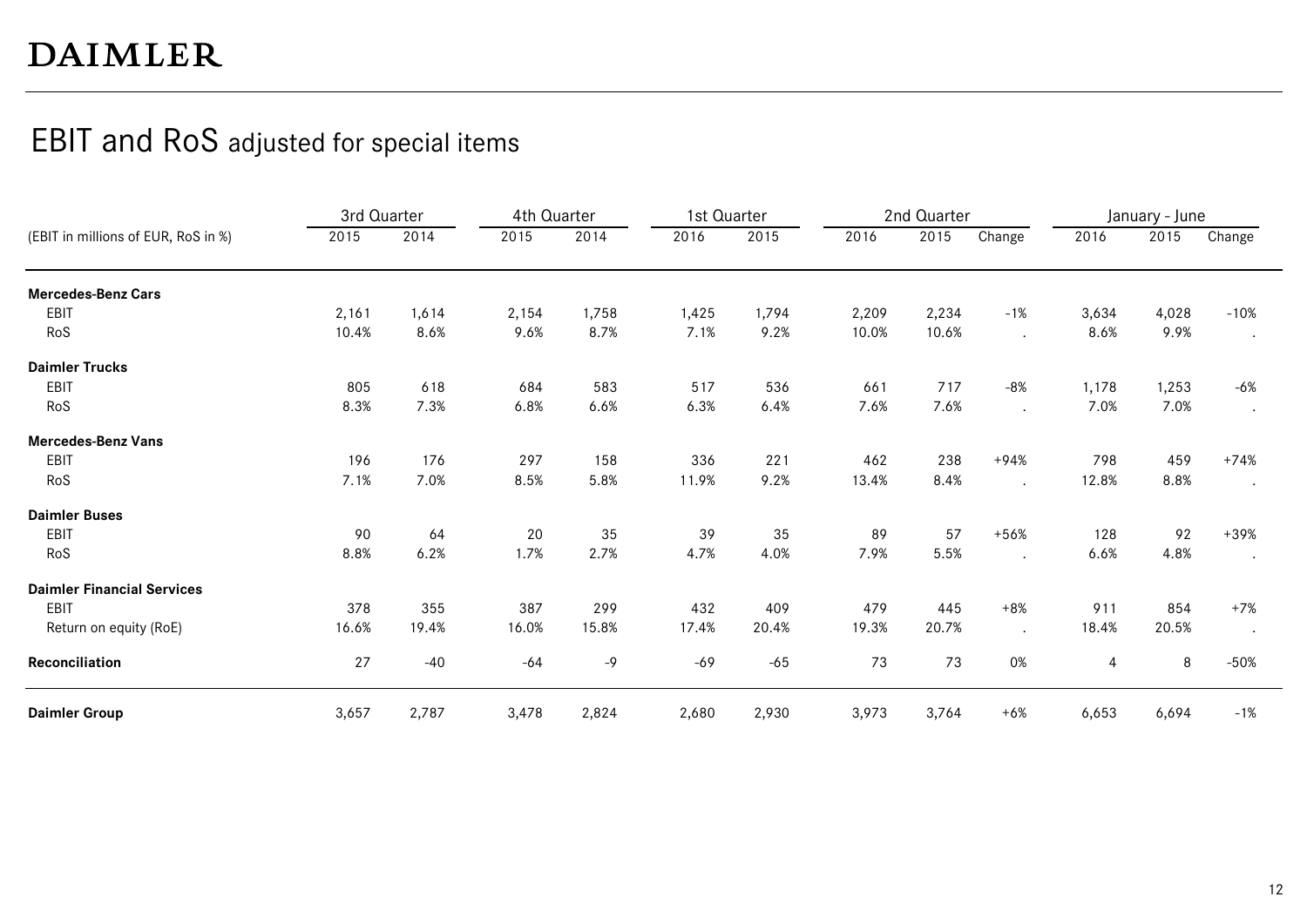### Special Items affecting EBIT

|                        |                                                                       | 3rd Quarter |       | 4th Quarter              |                          | 1st Quarter |       | 2nd Quarter |              | January - June |       |
|------------------------|-----------------------------------------------------------------------|-------------|-------|--------------------------|--------------------------|-------------|-------|-------------|--------------|----------------|-------|
|                        | (in millions of EUR)                                                  | 2015        | 2014  | 2015                     | 2014                     | 2016        | 2015  | 2016        | 2015         | 2016           | 2015  |
|                        | Impairment of investments in the area of alternative drive systems    |             | $-30$ | $\overline{\phantom{a}}$ | $\overline{\phantom{a}}$ |             |       |             |              | $\overline{a}$ |       |
|                        | Restructuring of own dealer network                                   | 21          |       | $-49$                    | $-81$                    | $-10$       | $-20$ | $-11$       | $-16$        | $-21$          | $-36$ |
|                        | Relocation of headquarters of MBUSA                                   |             |       | -9                       |                          |             | $-20$ |             | $\mathsf{Q}$ |                | -11   |
| Mercedes-<br>Benz Cars | Sale of real estate in the United States                              |             |       |                          |                          |             | 87    |             |              |                | 87    |
|                        | Expenses in connection with Takata airbags                            |             |       | $-300$                   |                          | $-20$       |       | -440        |              | -460           |       |
|                        | Public-sector levies related to prior periods                         |             |       | $-121$                   |                          |             |       |             |              |                |       |
|                        | Net expenses from measurement of inventories                          |             |       |                          |                          |             |       | $-284$      |              | $-284$         |       |
|                        | Settlement in connection with patent dispute                          |             |       |                          |                          |             |       | -64         |              | $-64$          |       |
|                        | Workforce adjustments                                                 | $-10$       | $-30$ | $-23$                    | $-43$                    |             | $-5$  | $-34$       | $-20$        | $-34$          | $-25$ |
|                        | Impairment of investment in Kamaz                                     |             |       | $\overline{a}$           | $-30$                    |             |       |             |              |                |       |
| Daimler<br>Trucks      | Restructuring of own dealer network                                   | -4          |       | $-24$                    | $-16$                    | $-1$        | $-4$  | $-6$        | $-15$        | $-7$           | $-19$ |
|                        | <b>Sale of Atlantis Foundries</b>                                     |             |       | -6                       |                          |             | $-55$ |             |              |                | $-55$ |
|                        | Restructuring of own dealer network                                   | $-3$        |       | $-18$                    | $-17$                    | $-1$        | $-4$  | $-2$        | -4           | $-3$           | -8    |
|                        | Relocation of headquarters of MBUSA                                   |             |       | $-1$                     |                          |             | $-2$  |             |              |                | $-2$  |
| Mercedes-<br>Benz Vans | Expenses in connection with Takata airbags                            |             |       | $-40$                    |                          | $-4$        |       | $-59$       |              | $-63$          |       |
|                        | Workforce adjustments in Germany                                      |             |       |                          | $\overline{\phantom{a}}$ | $-30$       |       |             |              | -30            |       |
|                        | <b>Business repositioning</b>                                         |             |       | $\overline{a}$           | $-3$                     |             |       |             |              |                |       |
| Daimler<br>Buses       | Restructuring of own dealer network                                   | -1          |       | $-2$                     | $-2$                     |             |       | -1          |              | $-1$           | $-1$  |
|                        | Sale of investment in New MCI Holdings Inc.                           |             |       | 16                       |                          |             |       |             |              |                |       |
|                        | Sale of shares in Rolls-Royce Power Systems Holding                   |             | 1,006 |                          |                          |             |       |             |              |                |       |
|                        | Sale of Tesla shares and hedge of Tesla share price                   |             | ÷,    |                          | 106                      |             |       |             |              |                |       |
| ciliation              | Expenses related to legal proceedings                                 |             |       |                          | $-600$                   |             |       | $-400$      |              | $-400$         |       |
|                        | Impairment of investment in BAIC Motor                                |             |       |                          |                          | $-244$      |       |             |              | $-244$         |       |
| Recor                  | Losses from currency transactions (not alloc. to business operations) |             |       |                          |                          | $-222$      |       | $-19$       |              | $-241$         |       |
|                        | Contribution of shares of Renault and Nissan to pension plan assets   |             |       |                          |                          |             |       | 605         |              | 605            |       |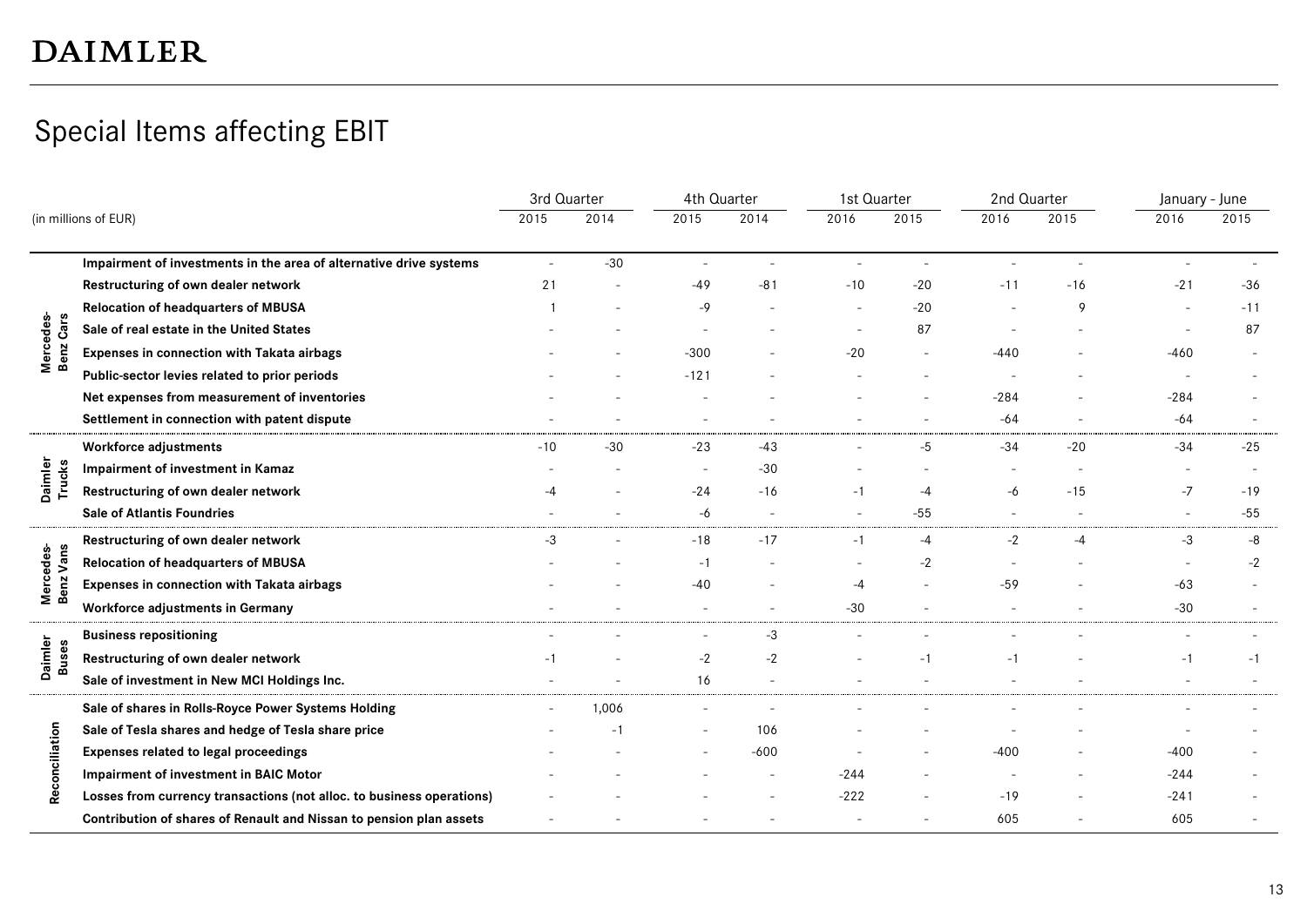### Mercedes-Benz Cars

### Overview

|                                                               |         | 3rd Quarter |         | 4th Quarter |         | 1st Quarter |         | 2nd Quarter |         |           | January - June |           |
|---------------------------------------------------------------|---------|-------------|---------|-------------|---------|-------------|---------|-------------|---------|-----------|----------------|-----------|
|                                                               | 2015    | 2014        | 2015    | 2014        | 2016    | 2015        | 2016    | 2015        | Change  | 2016      | 2015           | Change    |
|                                                               |         |             |         |             |         |             |         |             |         |           |                |           |
| <b>Unit sales (units)</b>                                     | 508,350 | 431,041     | 532,686 | 483,359     | 496,756 | 459,708     | 546,517 | 500,694     | +9%     | 1,043,273 | 960,402        | +9%       |
| <b>Retail sales (units)</b>                                   | 503,853 | 431,690     | 526,611 | 477,897     | 518,940 | 458,276     | 561,189 | 502,241     | $+12%$  | 1,080,129 | 960,517        | $+12%$    |
| <b>Production</b> (units)                                     | 540,200 | 459,259     | 520,703 | 480,759     | 523,029 | 494,970     | 570,041 | 503,950     | $+13%$  | 1,093,070 | 998,920        | +9%       |
| <b>Revenue</b> (millions of EUR)                              | 20,707  | 18,677      | 22,457  | 20,132      | 19,980  | 19,509      | 22,122  | 21,136      | $+5%$   | 42,102    | 40,645         | $+4%$     |
| <b>EBIT</b> (millions of EUR)                                 | 2,183   | 1,584       | 1,675   | 1,677       | 1,395   | 1,841       | 1,410   | 2,227       | $-37%$  | 2,805     | 4,068          | $-31%$    |
| Return on sales (%)                                           | 10.5%   | 8.5%        | 7.5%    | 8.3%        | 7.0%    | 9.4%        | 6.4%    | 10.5%       | $\cdot$ | 6.7%      | 10.0%          | $\bullet$ |
| <b>V-Class retail sales</b><br>(included in MBC retail sales) | 7,336   | 6,918       | 8,951   | 6,838       | 9,401   | 6,650       | 12,879  | 8,564       | $+50%$  | 22,280    | 15,214         | $+46%$    |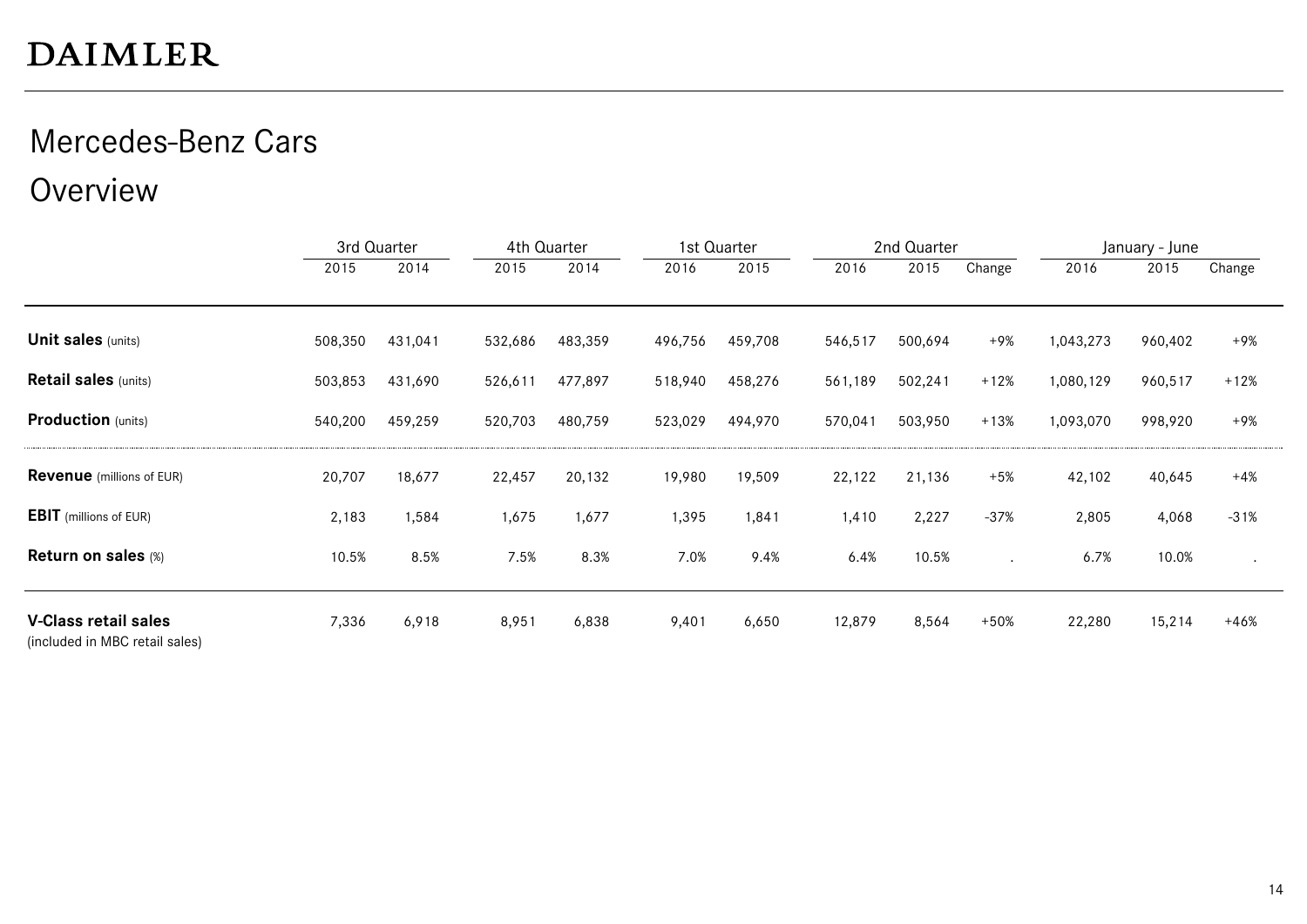### Mercedes-Benz Cars Unit Sales

|                                           | 3rd Quarter |         |         | 4th Quarter |         | 1st Quarter |         | 2nd Quarter |        |           | January - June |        |
|-------------------------------------------|-------------|---------|---------|-------------|---------|-------------|---------|-------------|--------|-----------|----------------|--------|
| (in units)                                | 2015        | 2014    | 2015    | 2014        | 2016    | 2015        | 2016    | 2015        | Change | 2016      | 2015           | Change |
| <b>Mercedes-Benz Cars</b>                 | 508,350     | 431,041 | 532,686 | 483,359     | 496,756 | 459,708     | 546,517 | 500,694     | $+9%$  | 1,043,273 | 960,402        | +9%    |
| <b>Western Europe</b>                     | 191,126     | 160,264 | 205,075 | 184,085     | 200,445 | 176,345     | 226,430 | 200,939     | $+13%$ | 426,875   | 377,284        | $+13%$ |
| of which Germany                          | 73,445      | 66,201  | 78,165  | 73,931      | 69,723  | 65,394      | 84,040  | 78,689      | +7%    | 153,763   | 144,083        | $+7%$  |
| <b>NAFTA</b>                              | 100,332     | 94,874  | 105,798 | 114,884     | 89,827  | 99,333      | 100,927 | 106,241     | $-5%$  | 190,754   | 205,574        | $-7%$  |
| of which USA                              | 88,073      | 84,085  | 92,938  | 101,515     | 77,253  | 87,714      | 86,617  | 90,383      | $-4%$  | 163,870   | 178,097        | $-8%$  |
| Asia                                      | 163,335     | 127,744 | 172,501 | 129,374     | 162,691 | 140,180     | 165,803 | 142,228     | $+17%$ | 328,494   | 282,408        | $+16%$ |
| of which China                            | 105,675     | 76,233  | 116,142 | 78,026      | 108,342 | 87,426      | 117,134 | 91,152      | $+29%$ | 225,476   | 178,578        | $+26%$ |
| of which <b>locally produced vehicles</b> | 72,249      | 37,779  | 74,905  | 43,195      | 69,832  | 48,935      | 73,566  | 54,099      | $+36%$ | 143,398   | 103,034        | +39%   |
| <b>Rest of World</b>                      | 53,557      | 48,159  | 49,312  | 55,016      | 43,793  | 43,850      | 53,357  | 51,286      | $+4%$  | 97,150    | 95,136         | $+2%$  |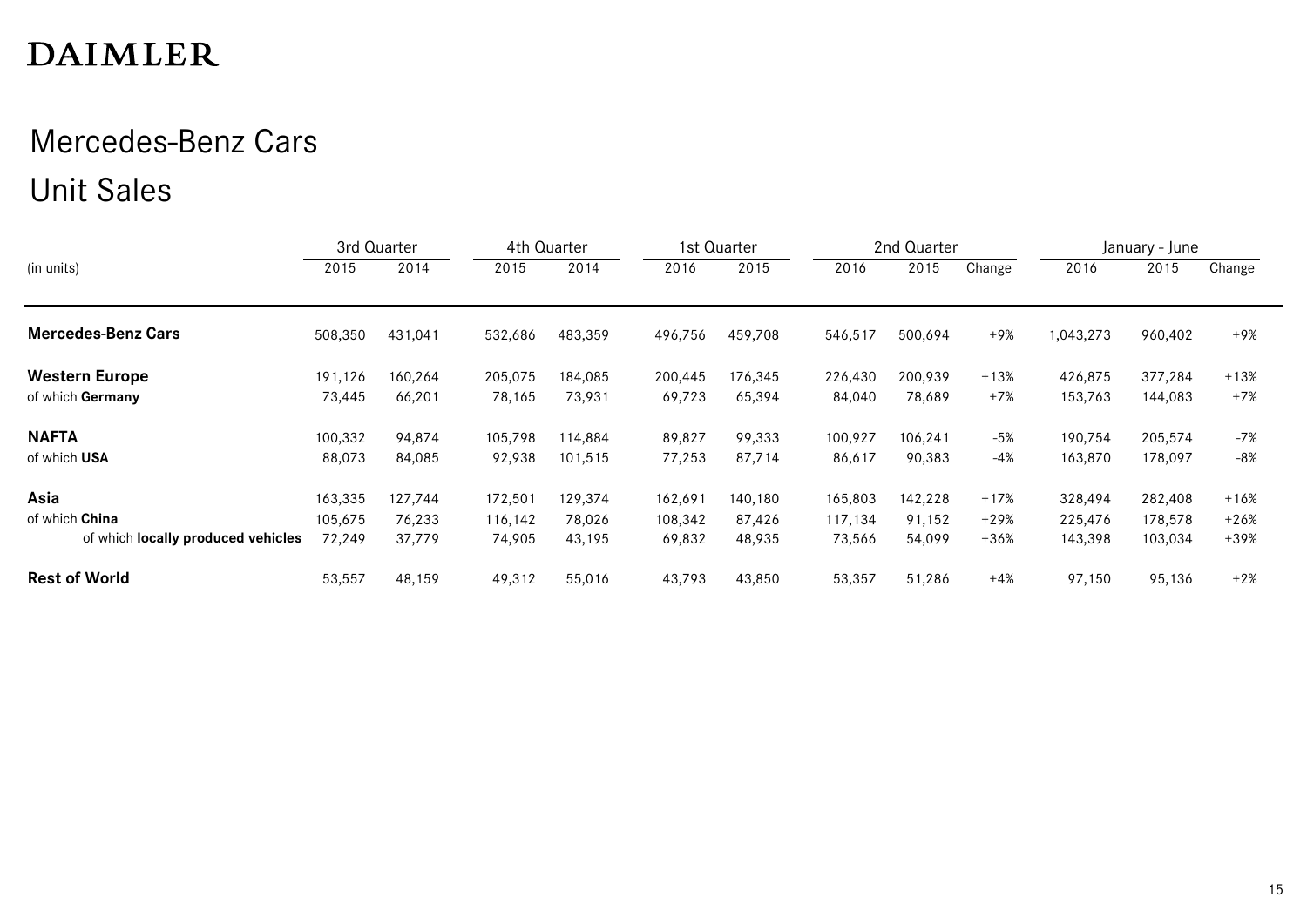### Mercedes-Benz Cars Retail Sales

|                                        |         | 3rd Quarter |         | 4th Quarter |         | 1st Quarter |         | 2nd Quarter |        |           | January - June |        |
|----------------------------------------|---------|-------------|---------|-------------|---------|-------------|---------|-------------|--------|-----------|----------------|--------|
| (in units)                             | 2015    | 2014        | 2015    | 2014        | 2016    | 2015        | 2016    | 2015        | Change | 2016      | 2015           | Change |
| <b>Mercedes-Benz Cars</b>              | 503,853 | 431,690     | 526,611 | 477,897     | 518,940 | 458,276     | 561,189 | 502,241     | $+12%$ | 1,080,129 | 960,517        | $+12%$ |
| <b>Europe</b>                          | 222,565 | 191,497     | 229,953 | 202,978     | 238,143 | 209,362     | 264,310 | 231,969     | $+14%$ | 502,453   | 441,331        | +14%   |
| of which Western Europe                | 196,960 | 167,219     | 202,587 | 175,138     | 215,147 | 188,056     | 234,648 | 205,098     | $+14%$ | 449,795   | 393,154        | $+14%$ |
| of which Germany                       | 76,759  | 69,642      | 82,582  | 75,959      | 72,806  | 68,408      | 88,465  | 82,240      | +8%    | 161,271   | 150,648        | $+7%$  |
| <b>NAFTA</b>                           | 99,768  | 96,800      | 108,182 | 112,731     | 89,801  | 90,558      | 103,172 | 103,226     | $-0\%$ | 192,973   | 193,784        | -0%    |
| of which USA                           | 86,708  | 85,125      | 95,215  | 99,357      | 77,045  | 79,708      | 88,338  | 88,917      | $-1%$  | 165,383   | 168,625        | $-2%$  |
| Asia                                   | 155,065 | 120,129     | 164,260 | 132,618     | 168,608 | 135,039     | 170,253 | 141,702     | $+20%$ | 338,861   | 276,741        | $+22%$ |
| of which China                         | 102,875 | 72,069      | 110,207 | 82,206      | 110,870 | 82,618      | 118,267 | 90,935      | +30%   | 229,137   | 173,553        | $+32%$ |
| of which locally produced vehicles     | 68,212  | 34,577      | 72,407  | 43,712      | 72,327  | 47,097      | 78,538  | 52,424      | $+50%$ | 150,865   | 99,521         | $+52%$ |
| <b>Rest of World</b>                   | 26,455  | 23,264      | 24,216  | 29,570      | 22,388  | 23,317      | 23,454  | 25,344      | -7%    | 45,842    | 48,661         | -6%    |
| V-Class (included in MBC retail sales) | 7,336   | 6,918       | 8,951   | 6,838       | 9,401   | 6,650       | 12,879  | 8,564       | $+50%$ | 22,280    | 15,214         | $+46%$ |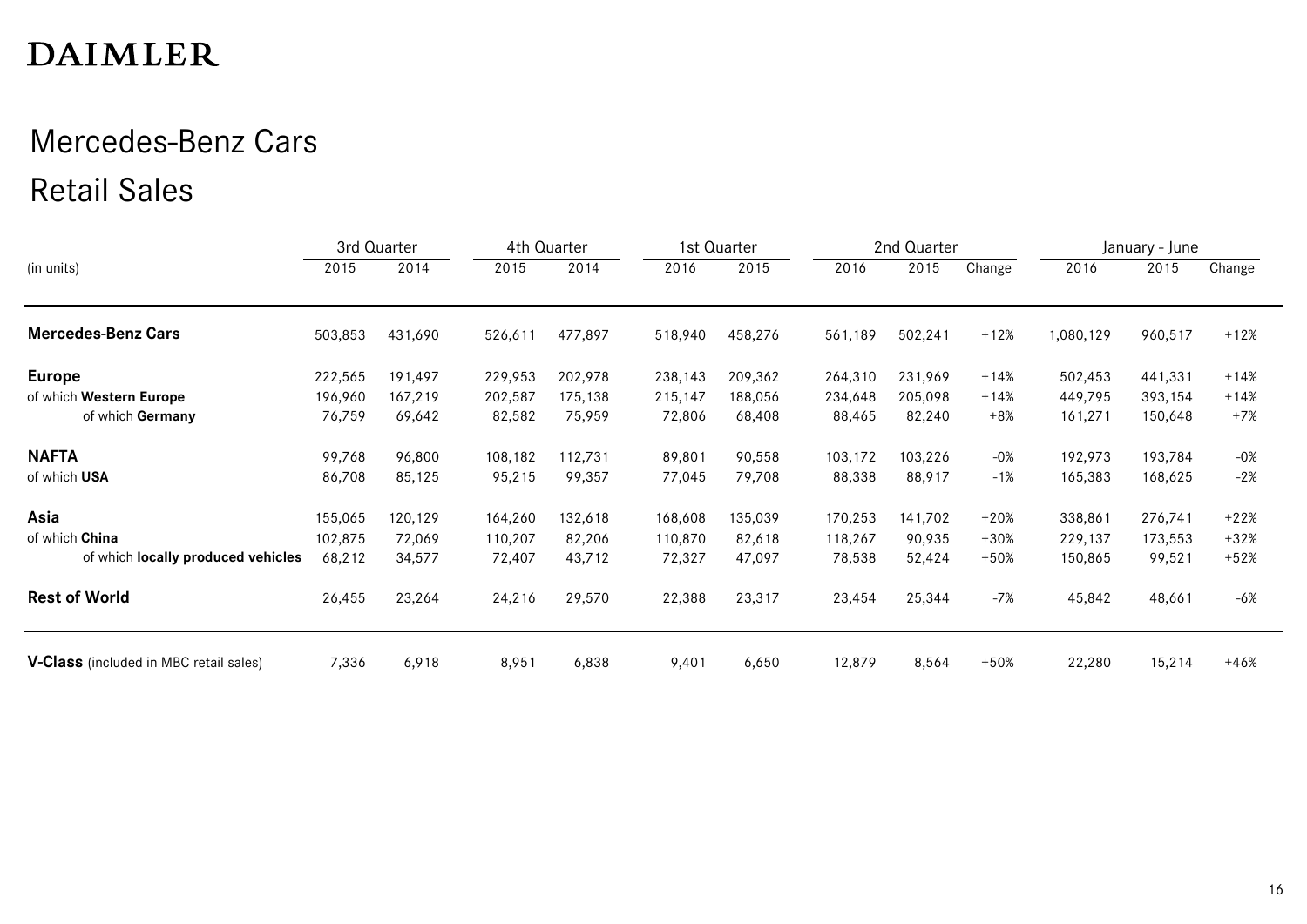### Mercedes-Benz Cars Market Shares\*

|                  | 3rd Quarter |      | 4th Quarter |      | 1st Quarter |      |      | 2nd Quarter |                     |      | January - June |                     |
|------------------|-------------|------|-------------|------|-------------|------|------|-------------|---------------------|------|----------------|---------------------|
| (in %)           | 2015        | 2014 | 2015        | 2014 | 2016        | 2015 | 2016 | 2015        | Change<br>in % pts. | 2016 | 2015           | Change<br>in % pts. |
| Western Europe   | 6.0         | 5.5  | 6.5         | 5.7  | 6.1         | 5.8  | 6.3  | 5.8         | $+0.5$              | 6.2  | 5.8            | $+0.4$              |
| of which Germany | 10.1        | 9.5  | 10.4        | 9.9  | 9.8         | 9.9  | 10.4 | 10.1        | $+0.3$              | 10.1 | 10.0           | $+0.1$              |
| <b>USA</b>       | 1.9         | 2.0  | 2.2         | 2.5  | 1.9         | 2.0  | 1.9  | 1.9         | 0.0                 | 1.9  | 2.0            | $-0.1$              |
| China            | 2.4         | 1.5  | 2.0         | 1.5  | 2.0         | 1.7  | 2.3  | 1.9         | $+0.4$              | 2.1  | 1.8            | $+0.3$              |
| Japan            | 1.7         | 1.5  | 1.8         | 1.4  | 1.5         | 1.4  | 1.7  | 1.5         | $+0.2$              | 1.6  | 1.5            | $+0.1$              |

\* Based on estimates in certain markets.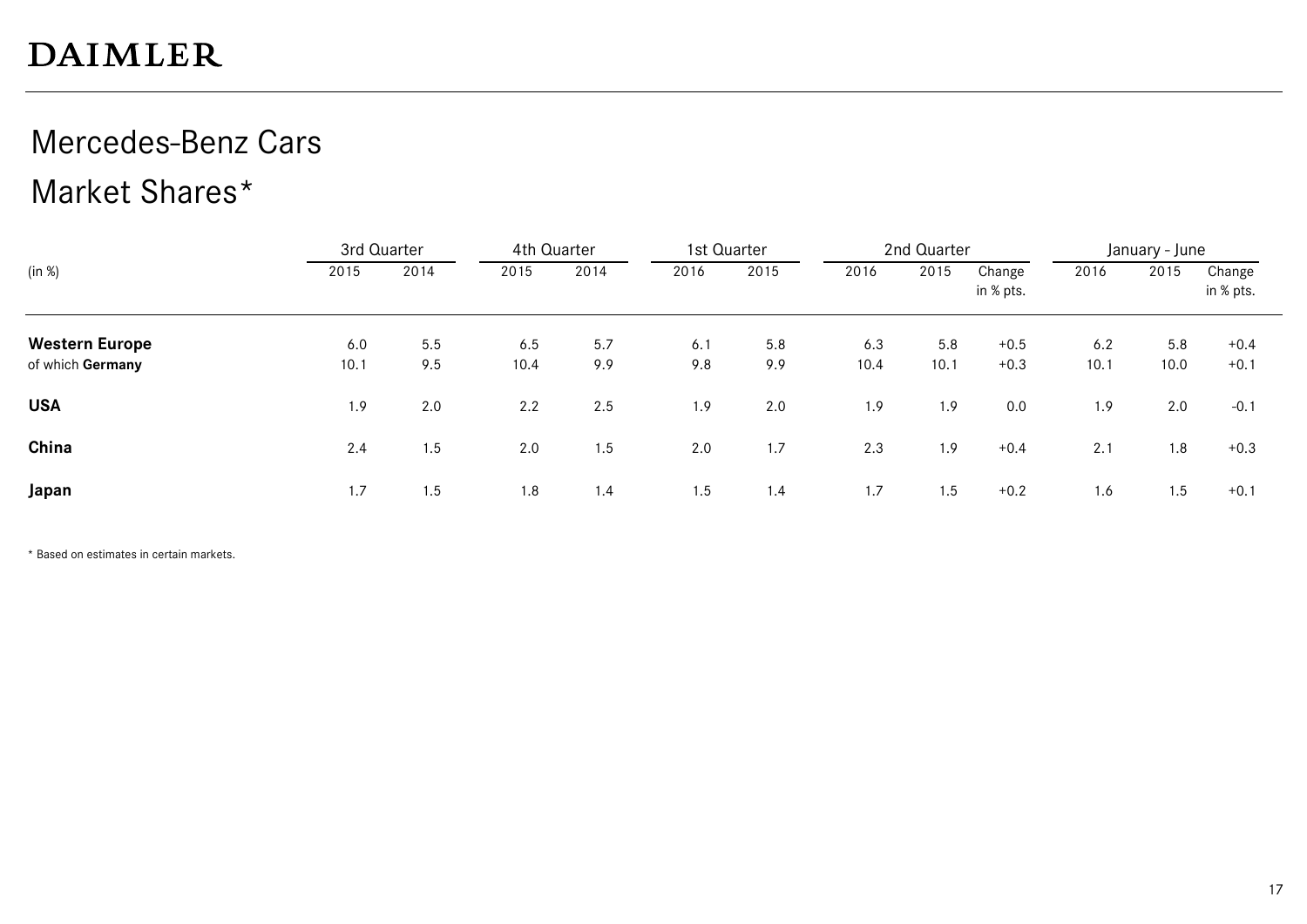## Daimler Trucks

### Overview

|                                  | 3rd Quarter |         |         | 4th Quarter |         | 1st Quarter |         | 2nd Quarter |        |         | January - June |        |
|----------------------------------|-------------|---------|---------|-------------|---------|-------------|---------|-------------|--------|---------|----------------|--------|
|                                  | 2015        | 2014    | 2015    | 2014        | 2016    | 2015        | 2016    | 2015        | Change | 2016    | 2015           | Change |
|                                  |             |         |         |             |         |             |         |             |        |         |                |        |
| <b>Incoming orders (units)</b>   | 106,378     | 118,966 | 118,255 | 172,863     | 98,583  | 134,148     | 93,880  | 123,539     | $-24%$ | 192,463 | 257,687        | $-25%$ |
| <b>Unit sales (units)</b>        | 128,496     | 125,556 | 136,445 | 135,517     | 105,664 | 112,424     | 108,282 | 125,113     | $-13%$ | 213,946 | 237,537        | $-10%$ |
| <b>Retail sales (units)</b>      | 123,651     | 119,409 | 137,901 | 146,002     | 105,152 | 104,783     | 112,684 | 121,927     | $-8%$  | 217,836 | 226,710        | -4%    |
| <b>Production</b> (units)        | 129,890     | 124,366 | 127,565 | 123,599     | 111,909 | 122,236     | 110,501 | 126,972     | $-13%$ | 222,410 | 249,208        | $-11%$ |
| <b>Revenue</b> (millions of EUR) | 9,650       | 8,463   | 10,073  | 8,839       | 8,204   | 8,414       | 8,666   | 9,441       | $-8%$  | 16,870  | 17,855         | $-6%$  |
| <b>EBIT</b> (millions of EUR)    | 791         | 588     | 631     | 494         | 516     | 472         | 621     | 682         | $-9%$  | 1,137   | 1,154          | $-1%$  |
| Return on sales (%)              | 8.2%        | 6.9%    | 6.3%    | 5.6%        | 6.3%    | 5.6%        | 7.2%    | 7.2%        |        | 6.7%    | 6.5%           |        |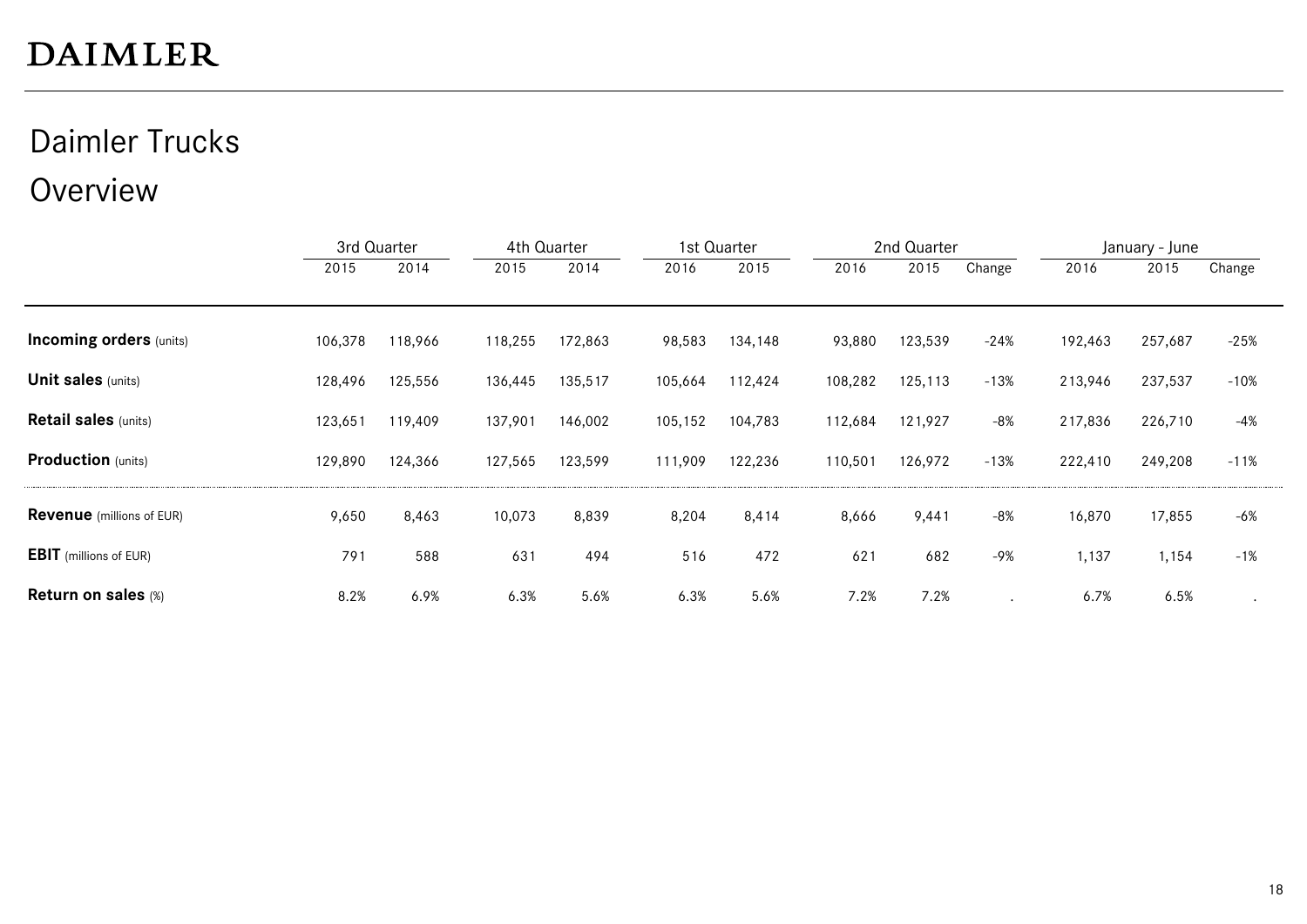### Daimler Trucks Unit Sales

|                                      |         | 3rd Quarter |         | 4th Quarter |         | 1st Quarter |         | 2nd Quarter |        |         | January - June |        |
|--------------------------------------|---------|-------------|---------|-------------|---------|-------------|---------|-------------|--------|---------|----------------|--------|
| (in units)                           | 2015    | 2014        | 2015    | 2014        | 2016    | 2015        | 2016    | 2015        | Change | 2016    | 2015           | Change |
| <b>Daimler Trucks</b>                | 128,496 | 125,556     | 136,445 | 135,517     | 105,664 | 112,424     | 108,282 | 125,113     | $-13%$ | 213,946 | 237,537        | $-10%$ |
| EU30*                                | 19,938  | 17,264      | 24,793  | 20,583      | 15,469  | 13,656      | 20,381  | 18,028      | $+13%$ | 35,850  | 31,684         | $+13%$ |
| of which Germany                     | 8,011   | 6,947       | 11,403  | 8,459       | 5,515   | 5,042       | 8,335   | 7,555       | $+10%$ | 13,850  | 12,597         | $+10%$ |
| <b>NAFTA</b>                         | 52,185  | 43,868      | 49,503  | 41,917      | 40,428  | 40,844      | 40,643  | 49,388      | $-18%$ | 81,071  | 90,232         | $-10%$ |
| of which USA                         | 45,613  | 39,125      | 41,743  | 36,099      | 35,975  | 35,735      | 34,163  | 43,703      | $-22%$ | 70,138  | 79,438         | $-12%$ |
| Latin America (excl. Mexico)         | 7,831   | 12,528      | 6,895   | 12,468      | 5,966   | 7,236       | 6,779   | 8,549       | $-21%$ | 12,745  | 15,785         | $-19%$ |
| Asia                                 | 36,081  | 38,582      | 38,920  | 45,163      | 35,419  | 37,277      | 30,385  | 35,416      | $-14%$ | 65,804  | 72,693         | -9%    |
| of which Japan                       | 11,706  | 10,679      | 11,157  | 10,787      | 12,370  | 12,299      | 11,025  | 10,400      | $+6%$  | 23,395  | 22,699         | $+3%$  |
| Indonesia                            | 5,416   | 10,427      | 7,216   | 14,170      | 7,391   | 9,997       | 5,642   | 9,468       | $-40%$ | 13,033  | 19,465         | $-33%$ |
| India                                | 3,566   | 3,026       | 3,802   | 2,372       | 4,037   | 3,607       | 3,906   | 3,043       | $+28%$ | 7,943   | 6,650          | $+19%$ |
| <b>Rest of World</b>                 | 12,461  | 13,314      | 16,334  | 15,386      | 8,382   | 13,411      | 10,094  | 13,732      | $-26%$ | 18,476  | 27,143         | $-32%$ |
| <b>BFDA</b> - Beijing Foton Daimler  |         |             |         |             |         |             |         |             |        |         |                |        |
| Automotive Co. Ltd. (Auman Trucks)   | 14,292  | 18,051      | 20,067  | 23,294      | 17,139  | 15,902      | 21,259  | 18,929      | $+12%$ | 38,398  | 34,831         | $+10%$ |
| <b>Daimler Trucks including BFDA</b> | 142,788 | 143,607     | 156,512 | 158,811     | 122,803 | 128,326     | 129,541 | 144,042     | $-10%$ | 252,344 | 272,368        | $-7%$  |

\* European Union, Switzerland and Norway.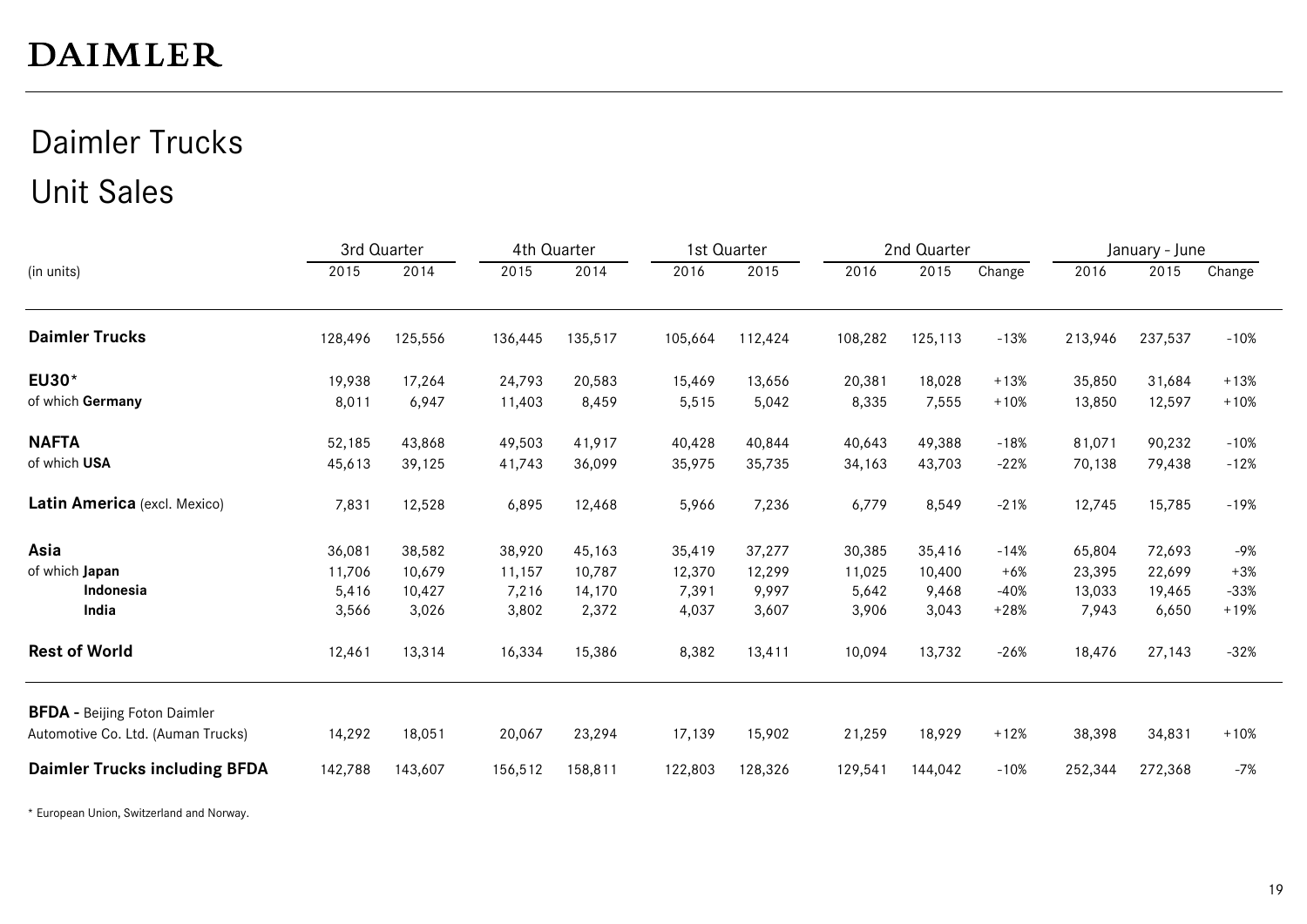### Daimler Trucks Retail Sales

|                              |         | 3rd Quarter |         | 4th Quarter |         | 1st Quarter |         | 2nd Quarter |        |         | January - June |        |
|------------------------------|---------|-------------|---------|-------------|---------|-------------|---------|-------------|--------|---------|----------------|--------|
| (in units)                   | 2015    | 2014        | 2015    | 2014        | 2016    | 2015        | 2016    | 2015        | Change | 2016    | 2015           | Change |
| <b>Daimler Trucks</b>        | 123,651 | 119,409     | 137,901 | 146,002     | 105,152 | 104,783     | 112,684 | 121,927     | -8%    | 217,836 | 226,710        | $-4%$  |
| EU30*                        | 19,478  | 15,962      | 24,443  | 20,609      | 14,939  | 13,782      | 20,315  | 18,050      | $+13%$ | 35,254  | 31,832         | $+11%$ |
| of which Germany             | 8,011   | 6,947       | 11,403  | 8,459       | 5,515   | 5,042       | 8,335   | 7,555       | $+10%$ | 13,850  | 12,597         | $+10%$ |
| <b>NAFTA</b>                 | 47,409  | 41,049      | 49,671  | 44,119      | 40,561  | 38,215      | 43,537  | 46,241      | -6%    | 84,098  | 84,456         | $-0%$  |
| of which USA                 | 41,551  | 36,574      | 42,229  | 38,021      | 35,762  | 33,769      | 36,739  | 40,694      | $-10%$ | 72,501  | 74,463         | $-3%$  |
| Latin America (excl. Mexico) | 8,501   | 12,697      | 7,378   | 13,770      | 6,162   | 5,717       | 7,206   | 9,360       | $-23%$ | 13,368  | 15,077         | $-11%$ |
| Asia                         | 36,143  | 36,899      | 41,057  | 51,211      | 35,191  | 33,248      | 30,731  | 35,164      | $-13%$ | 65,922  | 68,412         | $-4%$  |
| of which Japan               | 11,806  | 10,639      | 11,194  | 10,887      | 12,390  | 12,397      | 10,872  | 10,084      | $+8%$  | 23,262  | 22,481         | $+3%$  |
| Indonesia                    | 5,004   | 9,473       | 12,561  | 21,843      | 7,287   | 7,527       | 6,727   | 8,826       | $-24%$ | 14,014  | 16,353         | $-14%$ |
| India                        | 3,625   | 2,880       | 3,864   | 2,444       | 3,690   | 3,376       | 3,663   | 3,164       | $+16%$ | 7,353   | 6,540          | $+12%$ |
| <b>Rest of World</b>         | 12,120  | 12,802      | 15,352  | 16,293      | 8,299   | 13,821      | 10,895  | 13,112      | $-17%$ | 19,194  | 26,933         | $-29%$ |

\* European Union, Switzerland and Norway.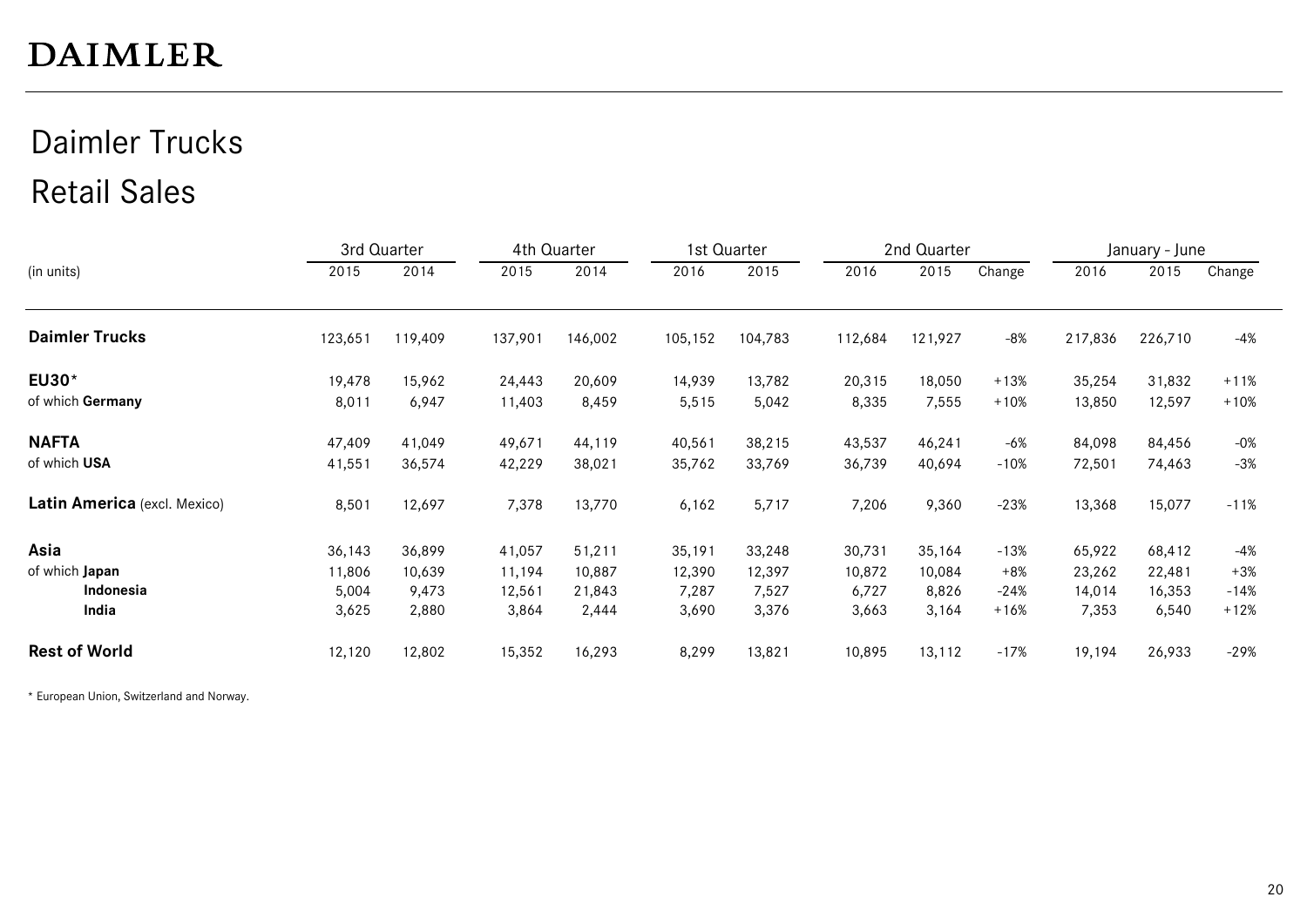### Daimler Trucks Incoming Orders

|                                |         | 3rd Quarter |         | 4th Quarter |        | 1st Quarter |        | 2nd Quarter |        |         | January - June |        |
|--------------------------------|---------|-------------|---------|-------------|--------|-------------|--------|-------------|--------|---------|----------------|--------|
| (in units)                     | 2015    | 2014        | 2015    | 2014        | 2016   | 2015        | 2016   | 2015        | Change | 2016    | 2015           | Change |
| <b>Daimler Trucks</b>          | 106,378 | 118,966     | 118,255 | 172,863     | 98,583 | 134,148     | 93,880 | 123,539     | $-24%$ | 192,463 | 257,687        | $-25%$ |
| EU30*                          | 17,098  | 15,740      | 19,517  | 17,242      | 20,736 | 20,191      | 19,868 | 21,220      | $-6%$  | 40,604  | 41,411         | $-2%$  |
| of which Germany               | 7,172   | 5,770       | 7,601   | 6,450       | 8,994  | 8,206       | 7,291  | 7,520       | $-3%$  | 16,285  | 15,726         | $+4%$  |
| <b>NAFTA</b>                   | 34,437  | 39,154      | 41,577  | 85,340      | 29,378 | 52,343      | 24,948 | 39,836      | $-37%$ | 54,326  | 92,179         | $-41%$ |
| of which USA                   | 28,739  | 34,057      | 35,620  | 75,554      | 21,134 | 47,929      | 19,989 | 34,822      | $-43%$ | 41,123  | 82,751         | $-50%$ |
| Latin America (excl. Mexico)** | 6,873   | 10,594      | 7,014   | 13,403      | 5,731  | 7,259       | 6,740  | 8,063       | $-16%$ | 12,471  | 15,322         | $-19%$ |
| Asia                           | 35,458  | 39,376      | 35,581  | 41,295      | 33,404 | 36,996      | 31,547 | 37,816      | $-17%$ | 64,951  | 74,812         | $-13%$ |
| of which Japan                 | 11,829  | 11,297      | 11,173  | 10,140      | 12,297 | 11,123      | 13,147 | 12,591      | $+4%$  | 25,444  | 23,714         | $+7%$  |
| Indonesia                      | 6,369   | 11,893      | 6,596   | 12,862      | 6,536  | 10,345      | 7,260  | 6,161       | $+18%$ | 13,796  | 16,506         | $-16%$ |
| India                          | 3,852   | 2,574       | 3,397   | 3,350       | 3,715  | 2,678       | 3,560  | 3,640       | $-2%$  | 7,275   | 6,318          | $+15%$ |
| <b>Rest of World</b>           | 12,512  | 14,102      | 14,566  | 15,583      | 9,334  | 17,359      | 10,777 | 16,604      | $-35%$ | 20,111  | 33,963         | $-41%$ |

\* European Union, Switzerland and Norway.

\*\* Change in the reporting methodology of incoming orders in Brazil as of January 1, 2015.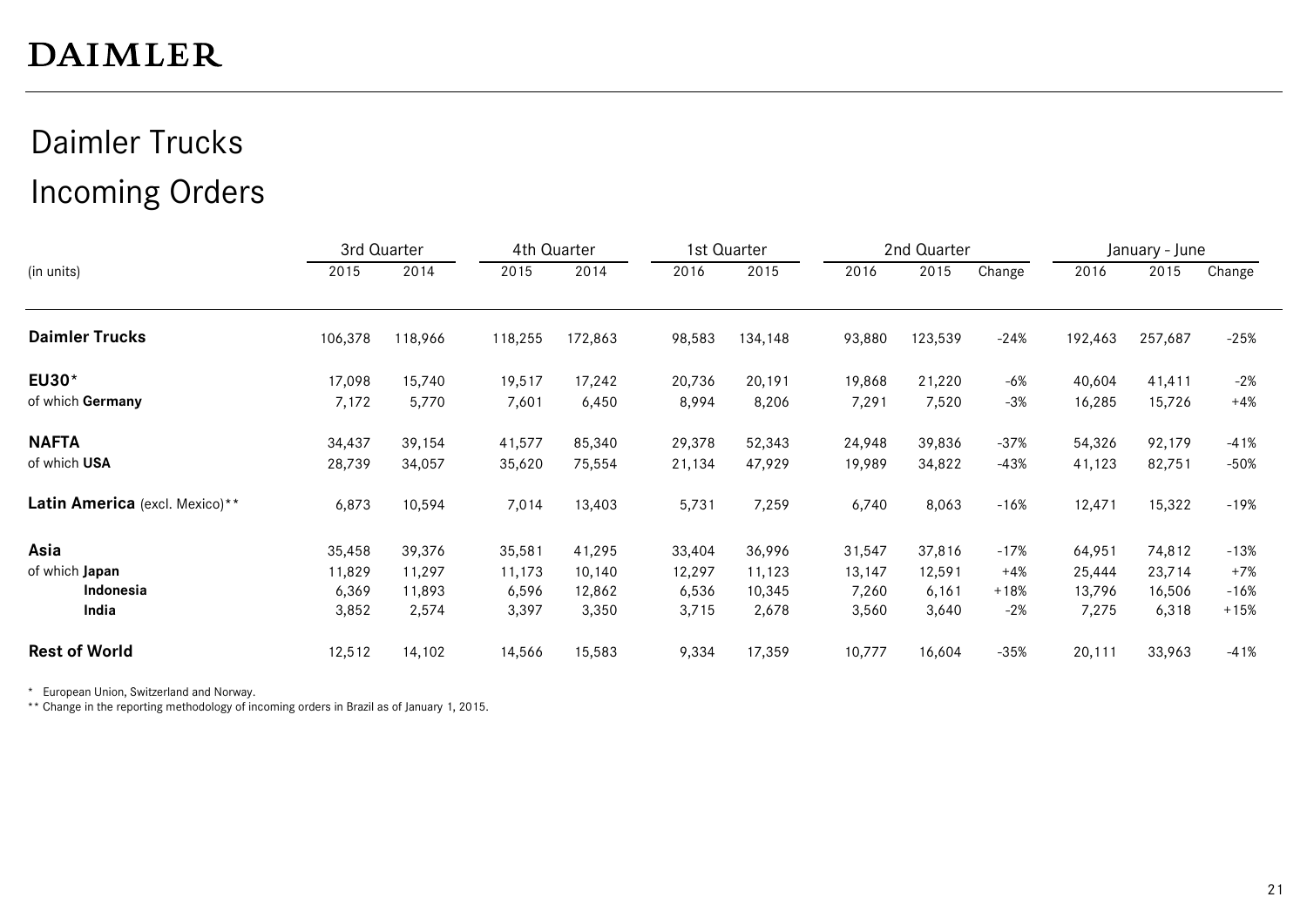## Daimler Trucks

### Market Shares\*

|                               |      | 3rd Quarter |      | 4th Quarter |      | 1st Quarter |      | 2nd Quarter |                     |      | January - June |                     |
|-------------------------------|------|-------------|------|-------------|------|-------------|------|-------------|---------------------|------|----------------|---------------------|
| (in %)                        | 2015 | 2014        | 2015 | 2014        | 2016 | 2015        | 2016 | 2015        | Change<br>in % pts. | 2016 | 2015           | Change<br>in % pts. |
| Trucks Europe / Latin America |      |             |      |             |      |             |      |             |                     |      |                |                     |
| (Mercedes-Benz)               |      |             |      |             |      |             |      |             |                     |      |                |                     |
| $EUSO**MDT/HDT$               | 22.5 | 23.7        | 23.1 | 23.4        | 19.0 | 20.7        | 20.3 | 19.7        | $+0.6$              | 19.9 | 20.1           | $-0.2$              |
| Germany MDT/HDT               | 38.7 | 39.4        | 41.3 | 38.1        | 35.8 | 33.2        | 36.9 | 31.1        | $+5.8$              | 36.5 | 31.9           | $+4.6$              |
| Brazil MDT/HDT                | 28.8 | 27.1        | 27.4 | 25.8        | 28.7 | 22.9        | 30.8 | 26.2        | $+4.6$              | 30.0 | 24.9           | $+5.1$              |
| <b>Trucks NAFTA</b>           |      |             |      |             |      |             |      |             |                     |      |                |                     |
| (Freightliner/Western Star)   |      |             |      |             |      |             |      |             |                     |      |                |                     |
| <b>NAFTA</b> Class 8          | 38.5 | 35.9        | 41.6 | 36.6        | 44.4 | 41.5        | 43.2 | 35.9        | $+7.3$              | 43.6 | 37.9           | $+5.7$              |
| NAFTA Class 6-7               | 37.3 | 40.0        | 40.3 | 38.3        | 41.9 | 41.1        | 36.4 | 40.9        | $-4.5$              | 38.5 | 41.0           | $-2.5$              |
| <b>Trucks Asia</b>            |      |             |      |             |      |             |      |             |                     |      |                |                     |
| (FUSO)                        |      |             |      |             |      |             |      |             |                     |      |                |                     |
| Japan Trucks Total            | 22.4 | 21.4        | 20.6 | 18.6        | 19.4 | 18.5        | 20.9 | 21.0        | $-0.1$              | 20.4 | 20.1           | $+0.3$              |
| <b>Indonesia</b> Trucks Total | 49.5 | 47.7        | 46.9 | 48.2        | 47.6 | 48.0        | 46.5 | 48.2        | $-1.7$              | 46.9 | 48.1           | $-1.2$              |
| (BharatBenz)                  |      |             |      |             |      |             |      |             |                     |      |                |                     |
| India upper MDT/HDT           | 7.4  | 5.6         | 7.3  | 7.5         | 6.6  | 6.0         | 7.1  | 7.9         | $-0.8$              | 6.9  | 7.1            | $-0.2$              |

\* Based on estimates in certain markets.

\*\* European Union, Switzerland and Norway.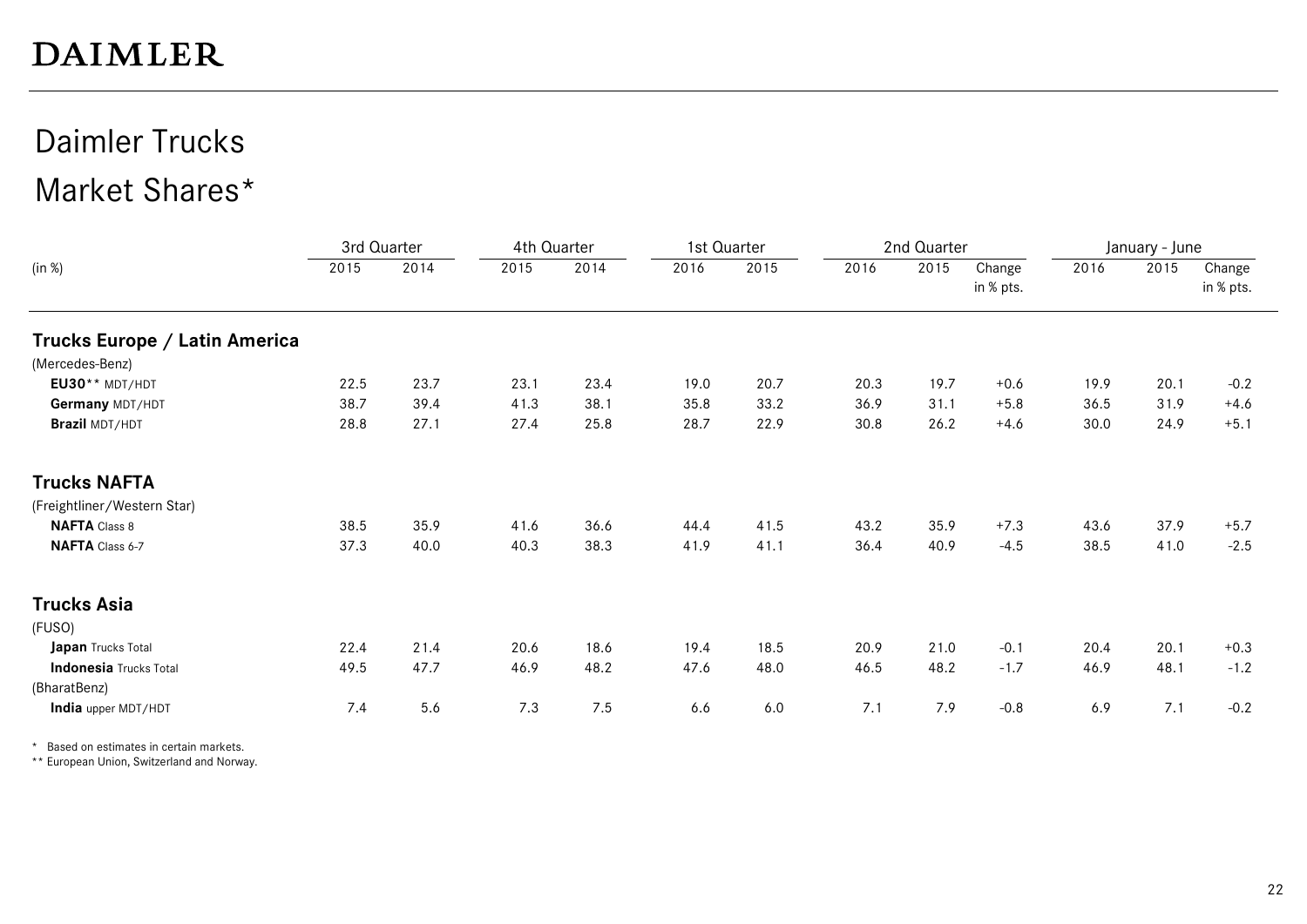### Mercedes-Benz Vans

### Overview

|                                                                   | 3rd Quarter |        | 4th Quarter |        |        | 1st Quarter |         | 2nd Quarter |         |         | January - June |        |
|-------------------------------------------------------------------|-------------|--------|-------------|--------|--------|-------------|---------|-------------|---------|---------|----------------|--------|
|                                                                   | 2015        | 2014   | 2015        | 2014   | 2016   | 2015        | 2016    | 2015        | Change  | 2016    | 2015           | Change |
| <b>Unit sales (units)</b>                                         | 75,732      | 72,207 | 99,869      | 85,259 | 76,647 | 63,805      | 99,583  | 81,611      | $+22%$  | 176,230 | 145,416        | $+21%$ |
| <b>Retail sales (units)</b>                                       | 69,691      | 66,485 | 86,814      | 77,424 | 66,387 | 57,582      | 82,572  | 73,652      | $+12%$  | 148,959 | 131,234        | $+14%$ |
| <b>Production</b> (units)                                         | 77,425      | 73,140 | 89,475      | 70,442 | 89,741 | 74,722      | 103,688 | 86,507      | $+20%$  | 193,429 | 161,229        | +20%   |
| <b>Revenue</b> (millions of EUR)                                  | 2,752       | 2,515  | 3,477       | 2,747  | 2,815  | 2,415       | 3,441   | 2,829       | $+22%$  | 6,256   | 5,244          | +19%   |
| <b>EBIT</b> (millions of EUR)                                     | 193         | 176    | 238         | 141    | 301    | 215         | 401     | 234         | $+71%$  | 702     | 449            | +56%   |
| <b>Return on sales (%)</b>                                        | 7.0%        | 7.0%   | 6.8%        | 5.1%   | 10.7%  | 8.9%        | 11.7%   | 8.3%        | $\cdot$ | 11.2%   | 8.6%           |        |
| <b>V-Class retail sales</b><br>(excluded in MB Vans retail sales) | 7,336       | 6,918  | 8,951       | 6,838  | 9,401  | 6,650       | 12,879  | 8,564       | $+50%$  | 22,280  | 15,214         | $+46%$ |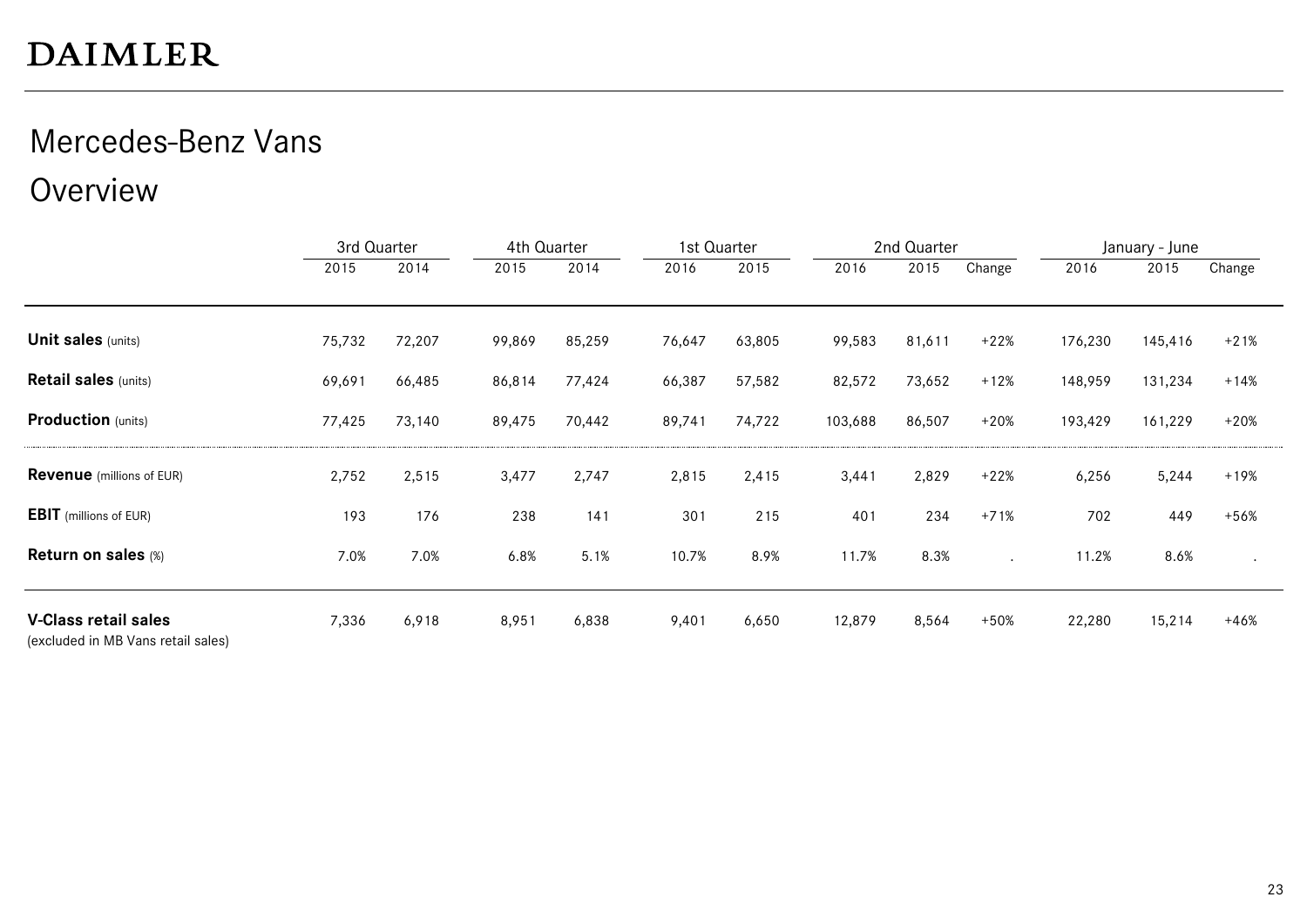### Mercedes-Benz Vans Unit Sales

|                              | 3rd Quarter |        | 4th Quarter |        | 1st Quarter |        |        | 2nd Quarter |        |         | January - June |         |
|------------------------------|-------------|--------|-------------|--------|-------------|--------|--------|-------------|--------|---------|----------------|---------|
|                              | 2015        | 2014   | 2015        | 2014   | 2016        | 2015   | 2016   | 2015        | Change | 2016    | 2015           | Change  |
| <b>Wholesales</b> (in units) | 75,732      | 72,207 | 99,869      | 85,259 | 76,647      | 63,805 | 99,583 | 81,611      | $+22%$ | 176,230 | 145,416        | $+21%$  |
| <b>Western Europe</b>        | 48,114      | 47,116 | 64,371      | 54,267 | 50,283      | 41,720 | 64,771 | 54,254      | $+19%$ | 115,054 | 95,974         | $+20%$  |
| of which Germany             | 19,549      | 20,707 | 28,280      | 22,008 | 19,213      | 18,001 | 26,830 | 22,550      | $+19%$ | 46,043  | 40,551         | $+14%$  |
| <b>Eastern Europe</b>        | 8,488       | 7,006  | 8,846       | 11,346 | 7,290       | 6,982  | 9,675  | 7,847       | $+23%$ | 16,965  | 14,829         | $+14%$  |
| <b>NAFTA</b>                 | 9,235       | 7,852  | 13,407      | 8,632  | 10,249      | 7,540  | 11,635 | 10,337      | $+13%$ | 21,884  | 17,877         | $+22%$  |
| of which USA                 | 7,369       | 6,531  | 10,755      | 7,093  | 8,068       | 6,212  | 8,837  | 8,040       | $+10%$ | 16,905  | 14,252         | +19%    |
| Latin America (excl. Mexico) | 3,478       | 3,574  | 4,836       | 4,812  | 2,480       | 3,658  | 3,045  | 3,778       | $-19%$ | 5,525   | 7,436          | $-26%$  |
| Asia                         | 2,689       | 4,252  | 4,719       | 4,034  | 3,118       | 1,622  | 6,441  | 2,751       | +134%  | 9,559   | 4,373          | $+119%$ |
| of which China               | 1,704       | 3,208  | 2,673       | 3,057  | 1,488       | 892    | 4,230  | 1,909       | +122%  | 5,718   | 2,801          | $+104%$ |
| <b>Rest of World</b>         | 3,728       | 2,407  | 3,690       | 2,168  | 3,227       | 2,283  | 4,016  | 2,644       | $+52%$ | 7,243   | 4,927          | $+47%$  |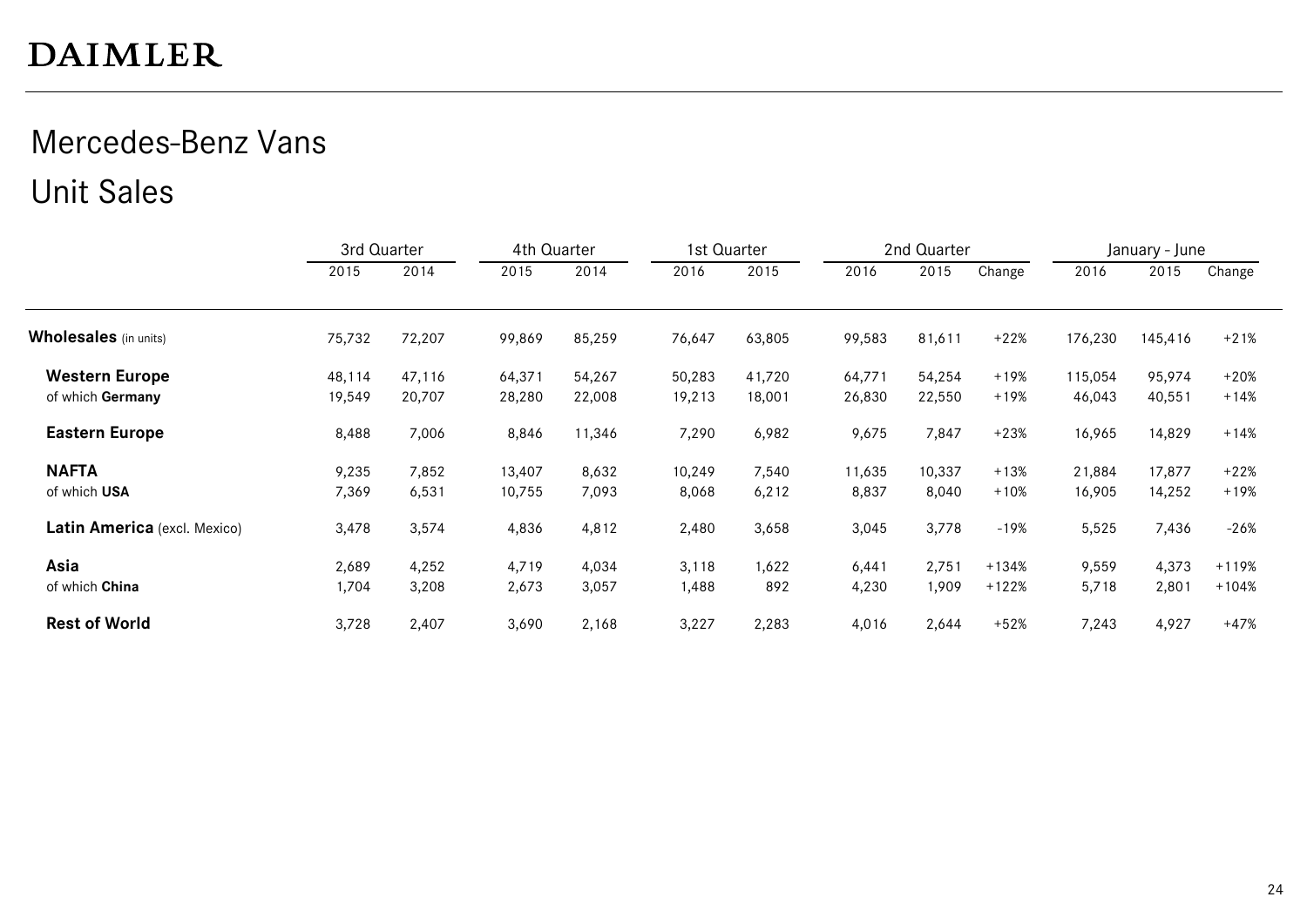### Mercedes-Benz Vans Retail Sales and Market Shares

|                                            | 3rd Quarter |        |        | 4th Quarter<br>1st Quarter |        |        |        | 2nd Quarter |             | January - June |         |             |
|--------------------------------------------|-------------|--------|--------|----------------------------|--------|--------|--------|-------------|-------------|----------------|---------|-------------|
|                                            | 2015        | 2014   | 2015   | 2014                       | 2016   | 2015   | 2016   | 2015        | Change      | 2016           | 2015    | Change      |
| <b>Retail sales</b> (in units)             | 69,691      | 66,485 | 86,814 | 77,424                     | 66,387 | 57,582 | 82,572 | 73,652      | $+12%$      | 148,959        | 131,234 | $+14%$      |
| <b>Western Europe</b>                      | 43,510      | 42,652 | 56,101 | 47,644                     | 42,646 | 36,917 | 54,414 | 48,010      | $+13%$      | 97,060         | 84,927  | $+14%$      |
| of which Germany                           | 16,338      | 17,574 | 24,236 | 18,922                     | 15,461 | 14,809 | 22,181 | 18,733      | $+18%$      | 37,642         | 33,542  | $+12%$      |
| <b>Eastern Europe</b>                      | 8,233       | 6,458  | 8,544  | 11,438                     | 6,090  | 5,590  | 7,584  | 6,681       | $+14%$      | 13,674         | 12,271  | $+11%$      |
| <b>NAFTA</b>                               | 8,856       | 7.898  | 11,817 | 9,317                      | 9,267  | 6,902  | 11,333 | 9,933       | $+14%$      | 20,600         | 16,835  | $+22%$      |
| of which USA                               | 6,740       | 6,302  | 9,615  | 7,960                      | 7,240  | 5,559  | 8,522  | 7,975       | $+7%$       | 15,762         | 13,534  | $+16%$      |
| Latin America (excl. Mexico)               | 3,709       | 3,832  | 4,240  | 4,309                      | 3,111  | 3,902  | 3,275  | 3,758       | $-13%$      | 6,386          | 7,660   | $-17%$      |
| Asia                                       | 2,435       | 3,270  | 2,575  | 2,492                      | 2,329  | 1,920  | 2,681  | 2,511       | $+7%$       | 5,010          | 4,431   | $+13%$      |
| of which China                             | 1,674       | 2,404  | 1,697  | 1,809                      | 1,546  | 1,121  | 1,754  | 1,622       | $+8%$       | 3,300          | 2,743   | $+20%$      |
| <b>Rest of World</b>                       | 2,948       | 2,375  | 3,537  | 2,224                      | 2,944  | 2,351  | 3,285  | 2,759       | $+19%$      | 6,229          | 5,110   | $+22%$      |
| V-Class (excluded in MB Vans retail sales) | 7,336       | 6,918  | 8,951  | 6,838                      | 9,401  | 6,650  | 12,879 | 8,564       | $+50%$      | 22,280         | 15,214  | $+46%$      |
| Market shares* (in percent)                |             |        |        |                            |        |        |        |             |             |                |         |             |
| Western Europe** small                     | 3.2         | 3.4    | 3.7    | 3.4                        | 3.1    | 2.7    | 2.9    | 3.0         | $-0.1$ pts. | 3.0            | 2.9     | $+0.1$ pts. |
| Western Europe** midsize/large             | 19.2        | 19.1   | 19.8   | 18.3                       | 18.5   | 16.8   | 18.7   | 17.9        | $+0.8$ pts. | 18.6           | 17.4    | $+1.2$ pts. |
| Germany midsize/large                      | 27.7        | 27.2   | 29.5   | 26.6                       | 27.2   | 25.3   | 27.2   | 25.6        | $+1.6$ pts. | 27.2           | 25.4    | $+1.8$ pts. |
| <b>USA</b> large                           | 8.7         | 9.0    | 9.2    | 11.3                       | 6.9    | 8.2    | 7.0    | 8.6         | $-1.6$ pts. | 6.9            | 8.5     | $-1.6$ pts. |

\* Based on estimates in certain markets.

\*\* Excluding United Kingdom.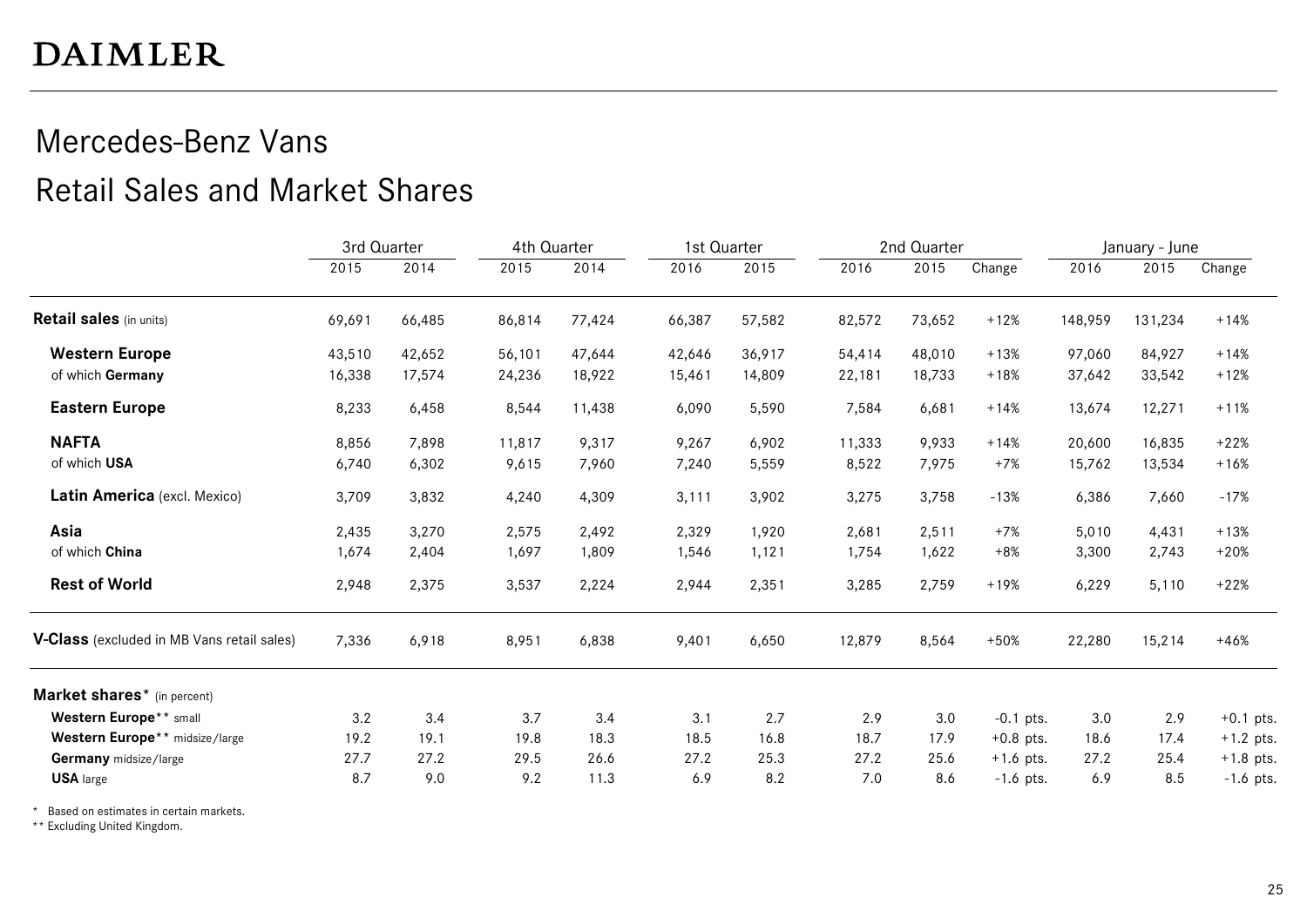### Daimler Buses

### **Overview**

|                                  |       | 3rd Quarter |       | 4th Quarter |       | 1st Quarter |       | 2nd Quarter |        |        | January - June |        |  |
|----------------------------------|-------|-------------|-------|-------------|-------|-------------|-------|-------------|--------|--------|----------------|--------|--|
|                                  | 2015  | 2014        | 2015  | 2014        | 2016  | 2015        | 2016  | 2015        | Change | 2016   | 2015           | Change |  |
|                                  |       |             |       |             |       |             |       |             |        |        |                |        |  |
| Unit sales* (units)              | 7,438 | 8,619       | 7,625 | 9,771       | 4,818 | 5,677       | 6,958 | 7,341       | $-5%$  | 11,776 | 13,018         | $-10%$ |  |
| <b>Production</b> (units)        | 7,070 | 8,034       | 6,292 | 6,860       | 5,576 | 7,758       | 6,600 | 7,972       | $-17%$ | 12,176 | 15,730         | $-23%$ |  |
| <b>Revenue</b> (millions of EUR) | 1,018 | 1.034       | 1,181 | 1,277       | 830   | 877         | 1,122 | 1,037       | $+8%$  | 1,952  | 1,914          | $+2%$  |  |
| <b>EBIT</b> (millions of EUR)    | 89    | 64          | 34    | 30          | 39    | 34          | 88    | 57          | $+54%$ | 127    | 91             | $+40%$ |  |
| <b>Return on sales (%)</b>       | 8.7%  | 6.2%        | 2.9%  | 2.3%        | 4.7%  | 3.9%        | 7.8%  | 5.5%        |        | 6.5%   | 4.8%           |        |  |

\* Due to the sales structure, retail sales correspond with wholesales.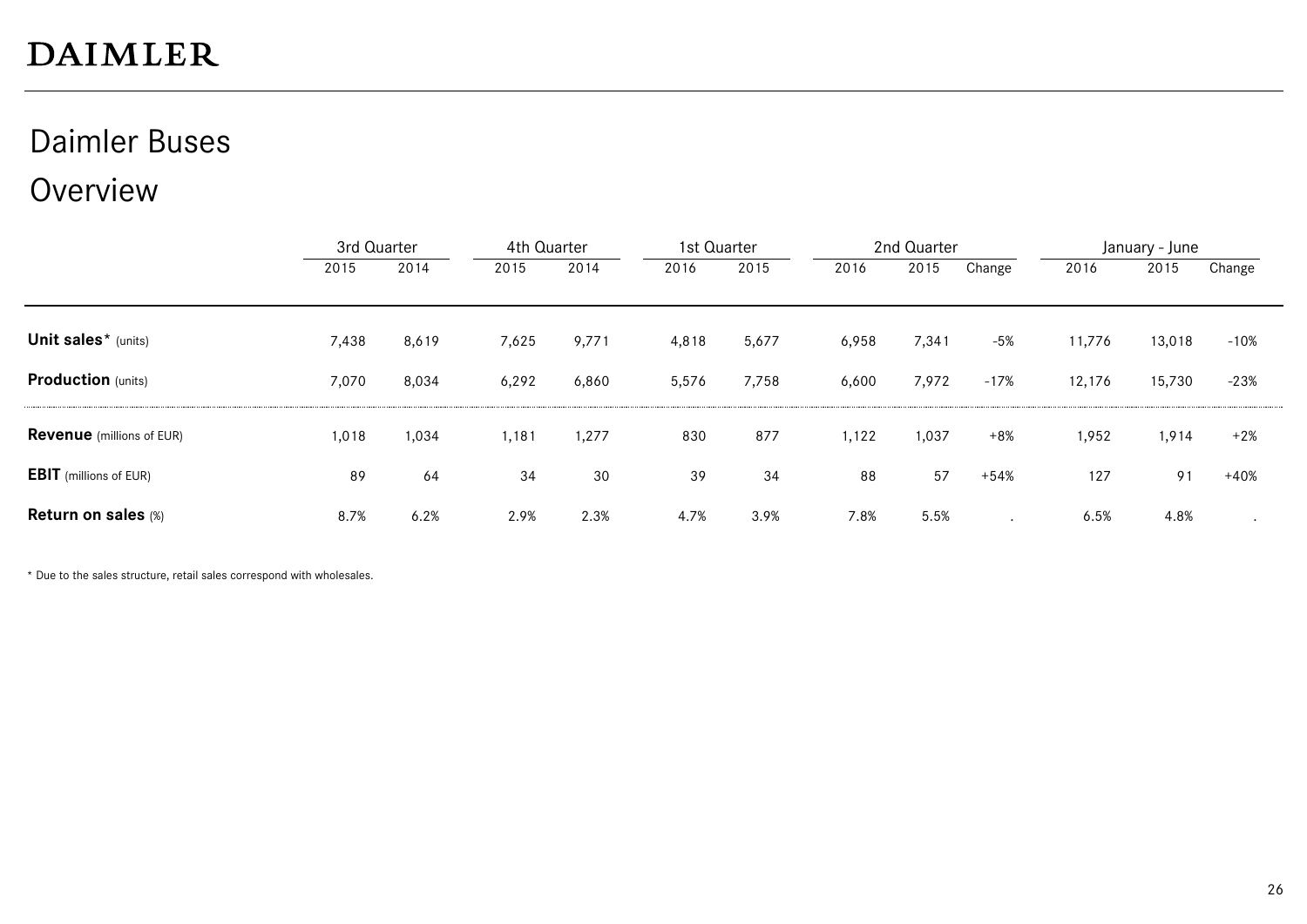### Daimler Buses

### Unit Sales and Market Shares

|                                          | 3rd Quarter |       | 4th Quarter |       | 1st Quarter<br>2nd Quarter |       |       |       | January - June |        |        |             |
|------------------------------------------|-------------|-------|-------------|-------|----------------------------|-------|-------|-------|----------------|--------|--------|-------------|
|                                          | 2015        | 2014  | 2015        | 2014  | 2016                       | 2015  | 2016  | 2015  | Change         | 2016   | 2015   | Change      |
| Wholesales* (in units)                   | 7,438       | 8,619 | 7,625       | 9,771 | 4,818                      | 5,677 | 6,958 | 7,341 | $-5%$          | 11,776 | 13,018 | $-10%$      |
| <b>Western Europe</b>                    | 1,835       | 1,857 | 2,904       | 2,908 | 1,358                      | 1,249 | 2,027 | 1,769 | $+15%$         | 3,385  | 3,018  | $+12%$      |
| of which Germany                         | 535         | 493   | 1,240       | 1,111 | 482                        | 321   | 726   | 691   | $+5%$          | 1,208  | 1,012  | +19%        |
| <b>Eastern Europe</b>                    | 323         | 271   | 535         | 448   | 387                        | 443   | 521   | 590   | $-12%$         | 908    | 1,033  | $-12%$      |
| <b>NAFTA</b>                             | 1,236       | 932   | 1,221       | 1,005 | 549                        | 581   | 628   | 951   | $-34%$         | 1,177  | 1,532  | $-23%$      |
| of which Mexico                          | 1,226       | 917   | 1,216       | 993   | 542                        | 577   | 614   | 945   | $-35%$         | 1,156  | 1,522  | $-24%$      |
| Latin America (excl. Mexico)             | 3,471       | 4,692 | 2,199       | 4,640 | 2,156                      | 2,932 | 2,988 | 3,307 | $-10%$         | 5,144  | 6,239  | $-18%$      |
| of which Brazil                          | 1,929       | 3,295 | 1,179       | 3,336 | 1,460                      | 2,207 | 1,796 | 1,901 | $-6%$          | 3,256  | 4,108  | $-21%$      |
| Asia                                     | 251         | 420   | 399         | 300   | 183                        | 138   | 521   | 242   | $+115%$        | 704    | 380    | $+85%$      |
| <b>Rest of World</b>                     | 322         | 447   | 367         | 470   | 185                        | 334   | 273   | 482   | $-43%$         | 458    | 816    | $-44%$      |
| Market shares <sup>**</sup> (in percent) |             |       |             |       |                            |       |       |       |                |        |        |             |
| Western Europe heavy                     | 32.3        | 33.2  | 28.8        | 32.7  | 33.5                       | 31.7  | 30.4  | 34.1  | $-3.7$ pts.    | 31.9   | 33.3   | $-1.4$ pts. |
| Germany heavy                            | 51.6        | 61.0  | 48.2        | 47.9  | 54.1                       | 37.4  | 53.4  | 55.8  | $-2.4$ pts.    | 54.3   | 48.8   | $+5.5$ pts. |
| <b>Brazil</b> heavy                      | 53.7        | 49.7  | 47.4        | 56.7  | 55.1                       | 51.1  | 59.2  | 55.8  | $+3.4$ pts.    | 57.3   | 52.9   | $+4.4$ pts. |

\* Due to the sales structure, retail sales correspond with wholesales.

\*\* Based on estimates in certain markets.